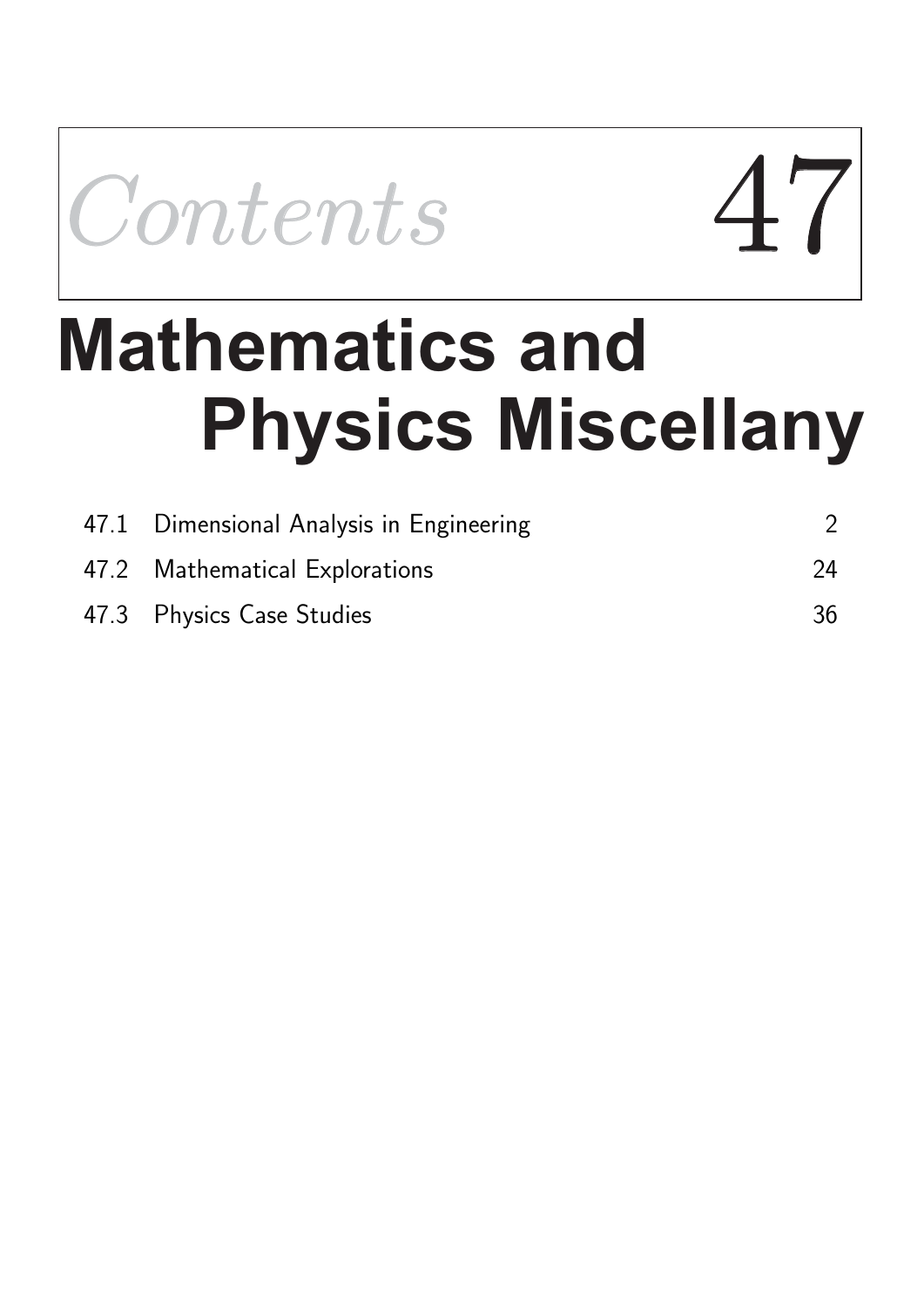## **Dimensional Analysis in Engineering**





## **Introduction**

Very often, the calculations carried out in engineering and science lead to a result which is not just a pure number but rather a number with a physical meaning, for example so many metres per second or so many kilograms per cubic metre or so many litres. If the numbers which are the input to the calculation also have a physical meaning then we can bring into play a form of analysis (called dimensional analysis) which supplements the arithmetical part of the calculation with an extra analysis of the physical units associated with the numerical values. In its simplest form dimensional analysis just helps in checking that a formula makes sense. For example, consider the constant acceleration equation

$$
s = ut + \frac{1}{2}at^2
$$

On the left-hand side s represents a distance in (say) metres. On the right-hand side a being acceleration is so many metres per second per second, which, when multiplied by  $t^2$  which is seconds squared gives metres, as does the other term  $ut$ . Thus if somebody copied down the equation wrongly and wrote  $\frac{1}{2}at$  (instead of  $\frac{1}{2}at^2$ ) then we could surmise that there must be a mistake. This simple example illustrates the checking of an equation for dimensional homogeneity. However, it turns out that this passive checking aspect of dimensional analysis can be enhanced to give a useful deductive aspect to the method, so that it is possible to go some way towards finding out useful information about the equations which describe a system even when they are not fully known in advance. The following pages give many examples and exercises which will show how far it is possible to progress by adding an analysis of physical units to the usual arithmetic of numbers.

| Prerequisites                                                   | • be fully familiar with the laws of indices and<br>with negative and fractional indices                                                      |
|-----------------------------------------------------------------|-----------------------------------------------------------------------------------------------------------------------------------------------|
| Before starting this Section you should                         | • be able to solve sets of linear equations<br>involving up to three variables                                                                |
|                                                                 | • check the dimensional validity of a given<br>equation                                                                                       |
| <b>Learning Outcomes</b><br>On completion you should be able to | • determine which combinations of physical<br>variables are likely to be important in the<br>equations which describe a system's<br>behaviour |

 $\overline{\phantom{0}}$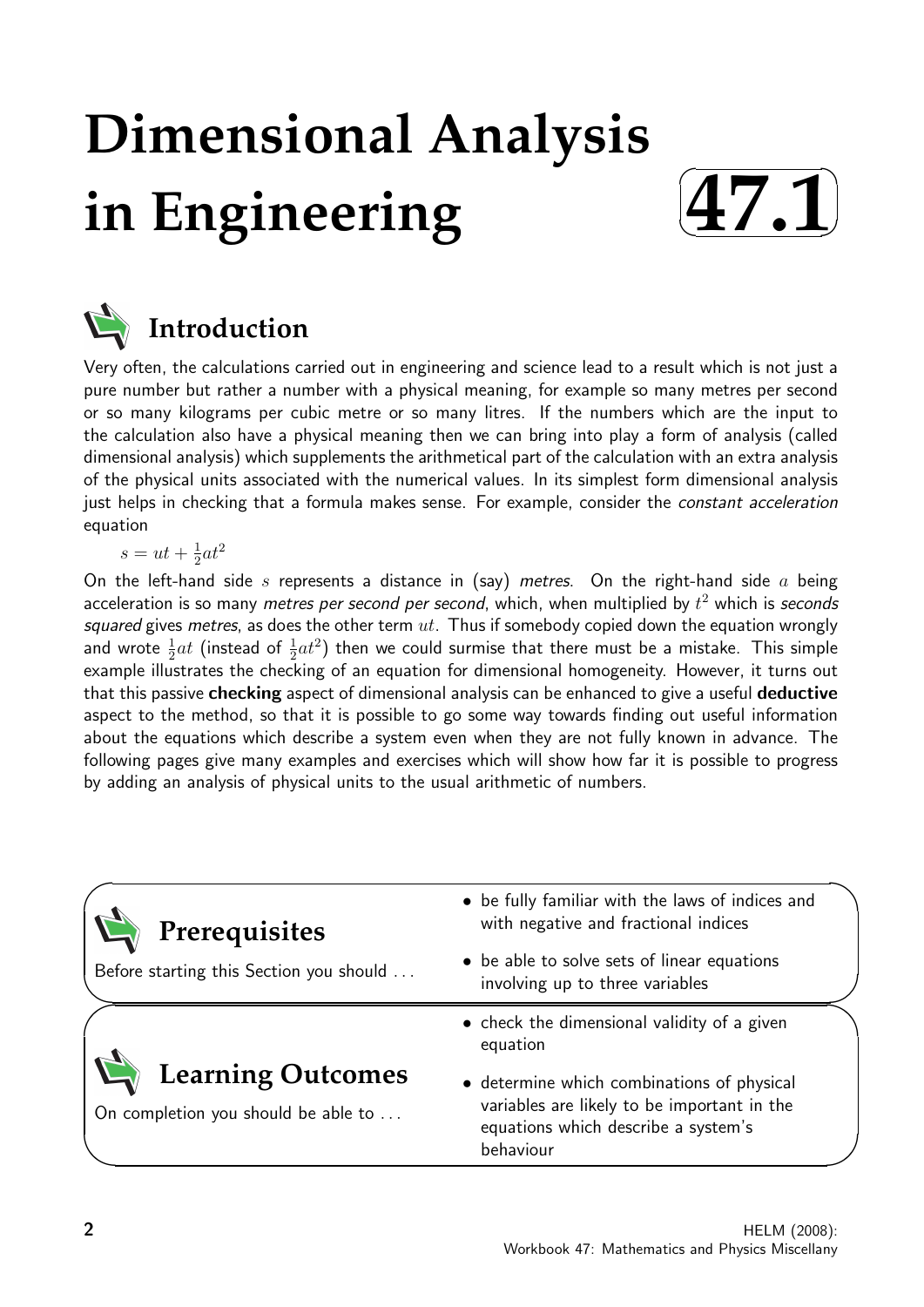

## **1. Introduction to dimensional analysis**

It is well known that it does not make sense to **add** together a mass of, say 5 kg and a time of 10 seconds. The same applies to **subtraction**. Mass, length and time are different from one another in a fundamental way but it is possible to **divide** length by time to get a **velocity**. It is also possible to multiply quantities, for example length multiplied by length gives area.

We note that, strictly speaking, we multiply a **number** of metres by a **number** of metres to get a number of square metres; however the terminology 'length times length equals area' is common in texts dealing with dimensional analysis.

We use the symbol  $\lceil \ \rceil$  to indicate the **dimensions** of a quantity:

$$
[mass] = M \qquad [length] = L \qquad [time] = T
$$

The dimensions of other quantities can be written in terms of M, L and T using the definition of the particular quantity. For example:

$$
[\mathsf{area}] = [\mathsf{length} \times \mathsf{length}] = \mathsf{L}^2
$$

$$
[density] = \left[\frac{\text{mass}}{\text{volume}}\right] = \frac{M}{L^3} = ML^{-3}
$$

Some 'rules' can help in calculating dimensions:

Rule 1. Constant numbers in formulae do not have a dimension and are ignored.

Rule 2. Angles in formulae do not have a dimension and are ignored.

Newton's second law relates force, mass and acceleration, and we have:

 $[force] = [mass \times acceleration] = [mass] \times [acceleration] = MLT^{-2}$ 

 $[work] = [force \times distance] = MLT^{-2} \times L = ML^{2}T^{-2}$ 

$$
[\text{kinetic energy}] = \left[\frac{1}{2} \text{ mass} \times (\text{velocity})^2\right] = M(LT^{-1})^2 = ML^2T^{-2}
$$

Note that the sum and product rules for indices have been used here and that the dimensions of 'work' and 'kinetic energy' are the same.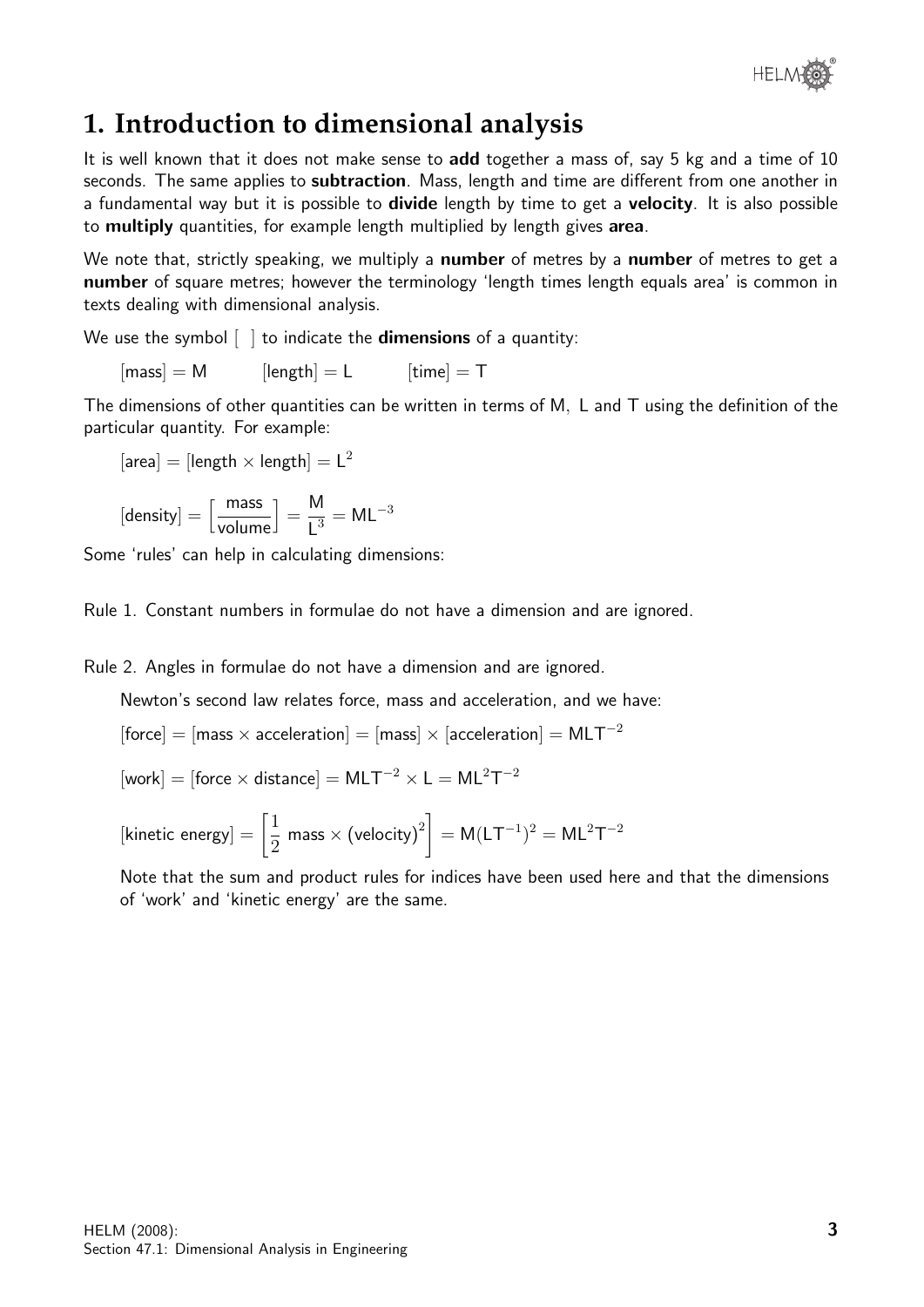Rule 3. In formulae only physical quantities with the same dimensions may be added or subtracted.

That is the end of the theory - the rules. Next is a list of the dimensions of useful quantities in mechanics. All come from the definition of the relevant quantity.

 $[mass] = M$  $[length] = L$  $[time] = T$  $\left[\text{area}\right]=\left[\text{length}\times\text{length}\right]=L^2$ [volume] = [area  $\times$  length] =  $L^3$  $[density] = [mass/volume] = M/L<sup>3</sup> = ML<sup>-3</sup>$  $[\text{velocity}] = [\text{length}/\text{time}] = \text{L}/\text{T} = \text{L}\text{T}^{-1}$  $[\text{acceleration}] = [\text{velocity} / \text{time}] = \text{LT}^{-1} / \text{T} = \text{LT}^{-2}$  $[force] = [mass \times acceleration] = MLT^{-2}$ [moment of force, torque] =  $MLT^{-2} \times L = ML^{2}T^{-2}$  $\lim_{\text{pulse}}$  = [force  $\times$  time] = MLT<sup>-2</sup>  $\times$  T = MLT<sup>-1</sup>  $[\mathsf{momentum}] = [\mathsf{mass} \times \mathsf{velocity}] = \mathsf{MLT}^{-1}$  $[work] = [force \times distance] = ML^{2}T^{-2}$ [kinetic energy] =  $[mass \times (velocity)^2] = ML^2T^{-2}$  $[power] = [work/time] = ML<sup>2</sup>T<sup>-3</sup>$ 



State the dimensions, in terms of M, L and T of the quantities:

- (a) pressure (force per unit area)
- (b) line density (mass per unit length)
- (c) surface density (mass per unit area)
- (d) frequency (number per unit time)
- (e) angular velocity (angle per unit time)
- (f) angular acceleration (rate of change of angular velocity)
- (g) rate of loss of mass (mass per unit time)

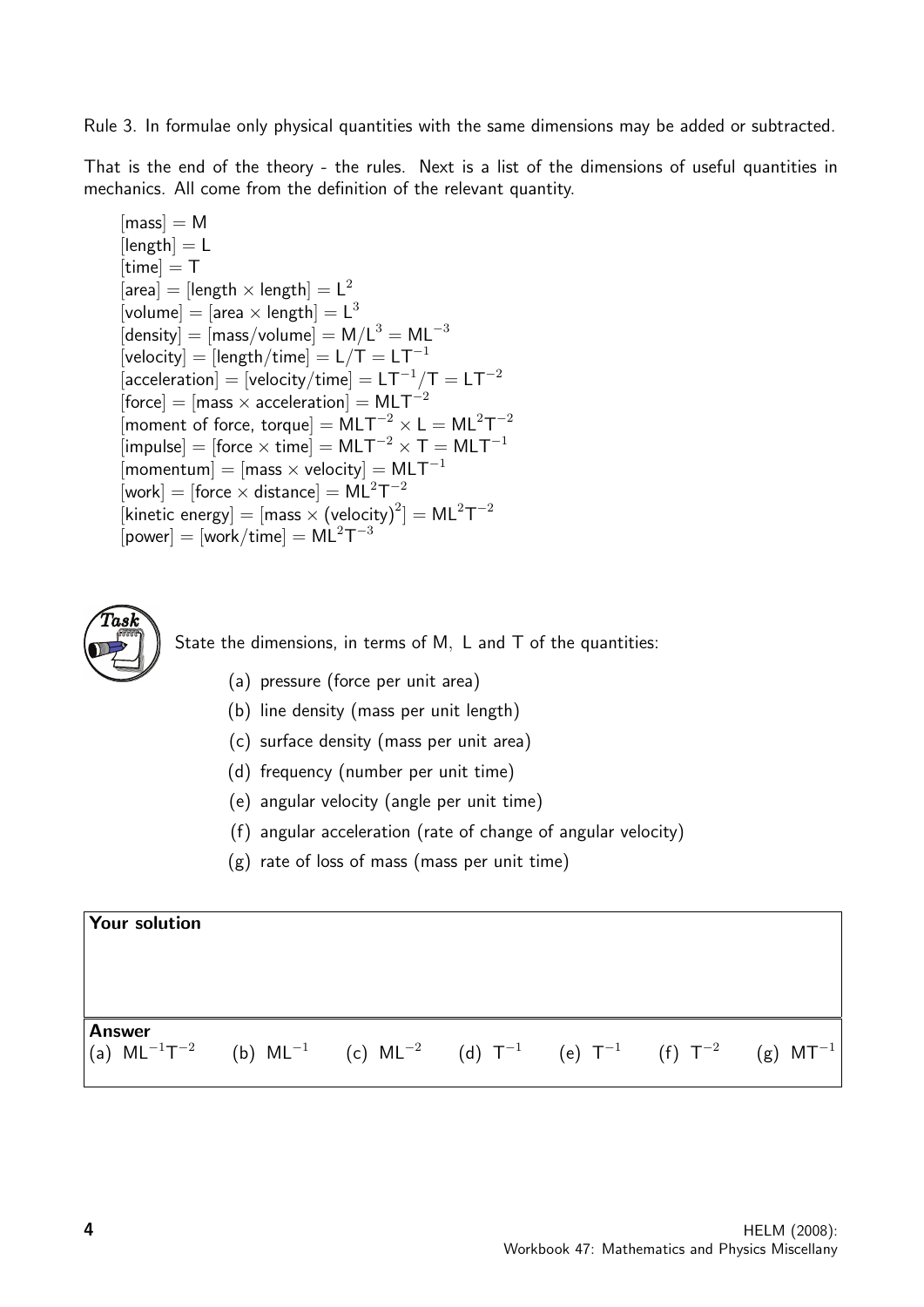

## **2. Simple applications of dimensional analysis**

#### Application 1: Checking a formula

A piano wire has mass  $m$ , length  $l$ , and tension  $F$ . Which of the following formulae for the period of vibration,  $t$ , could be correct?

$$
(a) \quad t=2\pi\sqrt{\frac{ml}{F}} \qquad \qquad \text{or} \qquad \qquad (b) \quad t=2\pi\sqrt{\frac{F}{ml}}
$$

The dimensions of the expressions on the right-hand side of each formula are studied:

(a) 
$$
\left[2\pi\sqrt{\frac{ml}{F}}\right] = \left[2\pi\right]\left[\frac{ml}{F}\right]^{\frac{1}{2}}
$$

$$
= \left(\frac{ML}{MLT^{-2}}\right)^{\frac{1}{2}}
$$

$$
= \left(\frac{1}{T^{-2}}\right)^{\frac{1}{2}}
$$

$$
= (T^2)^{\frac{1}{2}}
$$

$$
= T
$$

which is consistent with the dimensions of  $t$ , a period of vibration.

(b) 
$$
\left[2\pi\sqrt{\frac{F}{ml}}\right] = \left[2\pi\right]\left[\frac{F}{ml}\right]^{\frac{1}{2}}
$$

$$
= \left(\frac{\text{MLT}^{-2}}{\text{ML}}\right)^{\frac{1}{2}}
$$

$$
= \left(\frac{\text{T}^{-2}}{1}\right)^{\frac{1}{2}}
$$

$$
= \text{T}^{-1}
$$

which is **not consistent** with the dimensions of  $t$ , a period of vibration.

We can conclude that the second formula cannot be correct, whereas the first formula could be correct. (Actually, for case (b) we can see that the reciprocal of the studied quantity would be a time).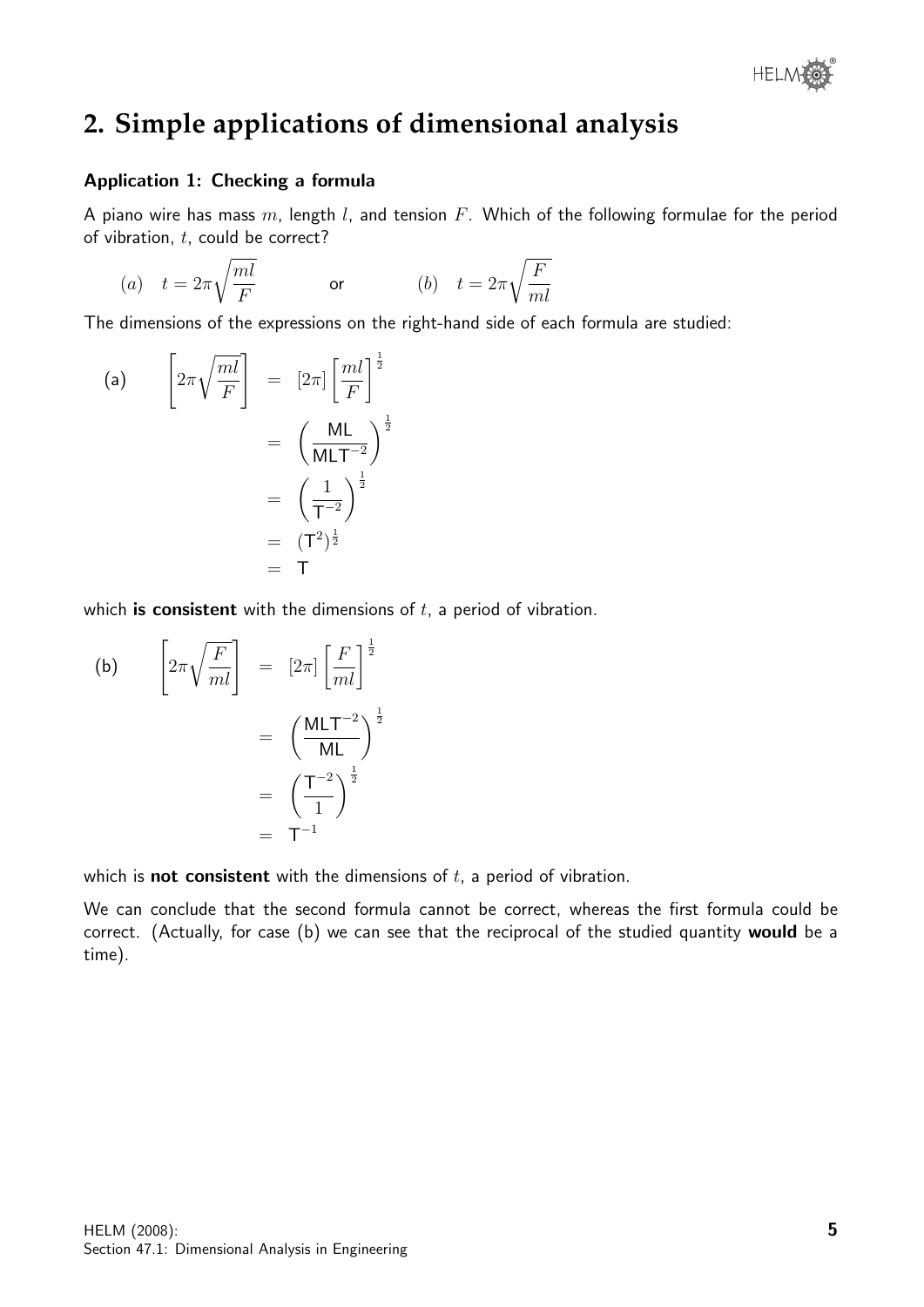

Use the method of dimensions to check whether the following formulae are dimensionally valid where  $u$  and  $v$  are velocities,  $g$  is an acceleration,  $s$  is a distance and  $t$  is a time.

(a) 
$$
v^2 = u^2 + 2gs
$$
  
\n(b)  $v = u - gt$   
\n(c)  $s = 0.5gt^2 + ut$   
\n(d)  $t = \sqrt{\frac{2s}{g}}$ 

#### Your solution

## Answer

All are dimensionally valid.



When a tension force T is applied to a spring the extension x is related to T by Hooke's law,  $T = kx$ , where k is called the stiffness of the spring. What is the dimension of  $k$ ? Verify the dimensional correctness of the formula  $t=2\pi$  $\sqrt{m}$ k for the period of oscillation of a mass  $m$  suspended by a spring of stiffness  $k$ .

| Your solution                                                                        |  |  |  |  |  |  |
|--------------------------------------------------------------------------------------|--|--|--|--|--|--|
|                                                                                      |  |  |  |  |  |  |
|                                                                                      |  |  |  |  |  |  |
|                                                                                      |  |  |  |  |  |  |
|                                                                                      |  |  |  |  |  |  |
|                                                                                      |  |  |  |  |  |  |
|                                                                                      |  |  |  |  |  |  |
|                                                                                      |  |  |  |  |  |  |
|                                                                                      |  |  |  |  |  |  |
|                                                                                      |  |  |  |  |  |  |
|                                                                                      |  |  |  |  |  |  |
|                                                                                      |  |  |  |  |  |  |
| <b>Answer</b><br>Since T is a force, it has dimensions of $[M][L][T]^{-2}$ .         |  |  |  |  |  |  |
|                                                                                      |  |  |  |  |  |  |
| $\big $ So $k=T/x$ has dimensions $\text{[M][L][T^{-2}]/[L]} = \text{[M][T]^{-2}}$ . |  |  |  |  |  |  |
| So $\sqrt{m/k}$ has dimensions of $[M]^{1/2}/([M]^{1/2}[T]^{-1}) = [T]$              |  |  |  |  |  |  |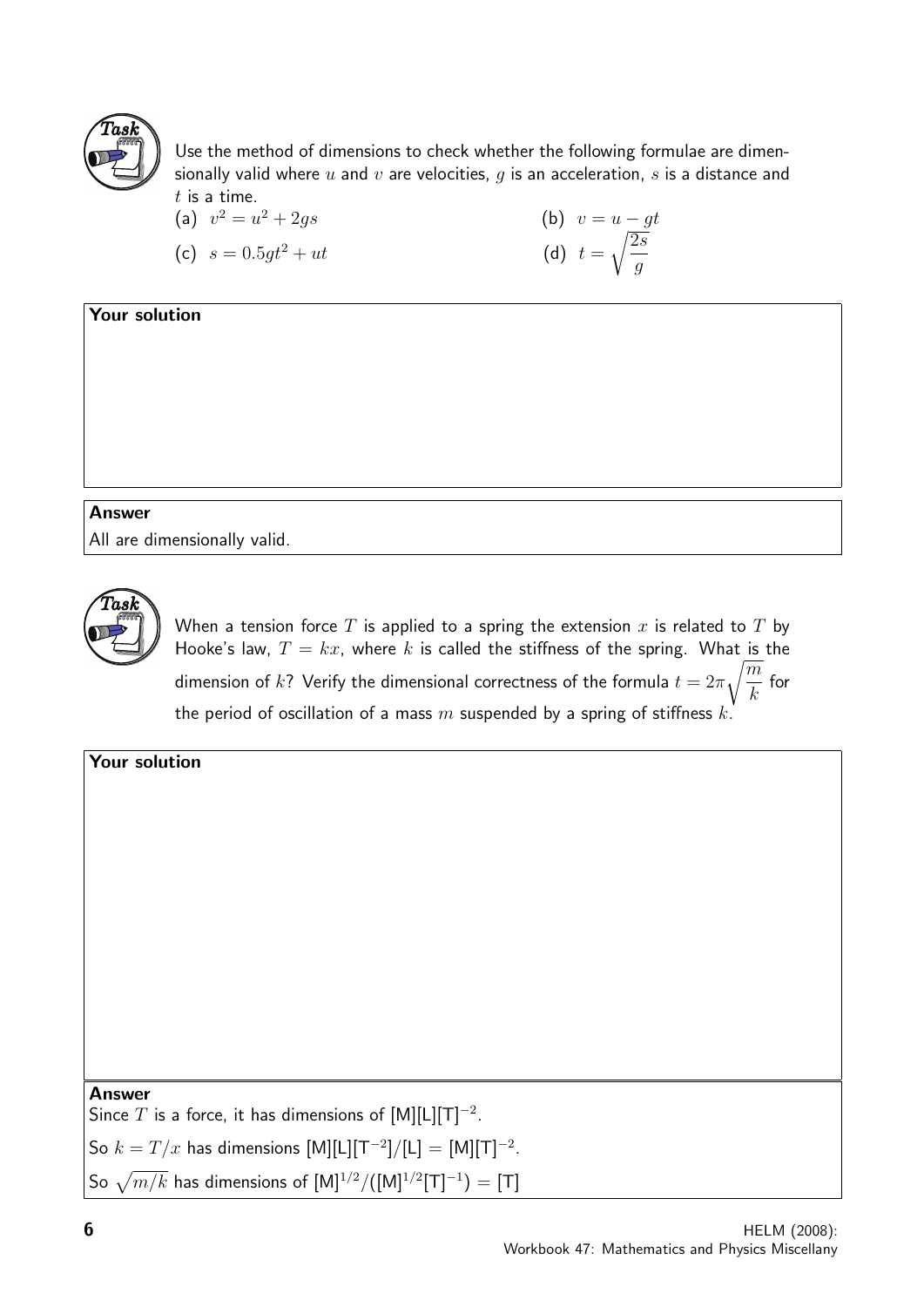

#### Application 2: Deriving a formula

A simple pendulum has a mass m attached to a string of length l and is at a place where the acceleration due to gravity is q. We suppose that the periodic time of swing t of the pendulum depends jointly on m, l and g and the aim is to find a formula for t in terms of m, l and g which is dimensionally consistent.

Assume:  $t=$  number  $\times\ m^Al^Bg^C$  sometimes written  $t\propto m^Al^Bg^C$ then:  $[t] = [m^Al^B g^C]$  and  $\mathsf{T} = \mathsf{M}^A \mathsf{L}^B (\mathsf{L} \mathsf{T}^{-2})^C = \mathsf{M}^A \mathsf{L}^B \mathsf{L}^C \mathsf{T}^{-2C} = \mathsf{M}^A \mathsf{L}^{B+C} \mathsf{T}^{-2C}$ so  $\mathsf{T} = \mathsf{M}^{A} \mathsf{L}^{B+C} \mathsf{T}^{-2C}$ For consistency we must have:

from  $M : A = 0$ from T:  $1 = -2C$ from L :  $0 = B + C$ so  $C = -\frac{1}{2}$ 2 and  $B =$ 1 2 Hence:  $t =$  number  $\times m^0 l^{\frac{1}{2}} g^{-\frac{1}{2}} =$  number  $\times$  $\sqrt{l}$ g or  $t \propto$  $\sqrt{l}$ g

This is not a full proof of the pendulum formula and the method cannot be used to calculate the  $2\pi$ constant in the pendulum formula. We shall give a more detailed discussion of this standard example in a later section.



Use the method of dimensions to predict how:

- (a) The tension T in a string may depend on the mass  $m$  of a particle which is being whirled round on its end in a circle of radius  $r$  and with speed  $v$ .
- (b) The maximum height h reached by a stone may depend on its mass  $m$ , the energy  $E$  with which it is projected vertically and the acceleration due to gravity.
- (c) The speed v of sound in a gas may depend on its pressure  $p$ , its density  $r$  and the acceleration  $q$  due to gravity.

| <b>Your solution</b> |                                                                          |  |  |
|----------------------|--------------------------------------------------------------------------|--|--|
|                      |                                                                          |  |  |
|                      |                                                                          |  |  |
|                      |                                                                          |  |  |
| <b>Answer</b>        |                                                                          |  |  |
|                      | (a) $T \propto mv^2/r$ (b) $h \propto E/mg$ (c) $v \propto \sqrt{(p/r)}$ |  |  |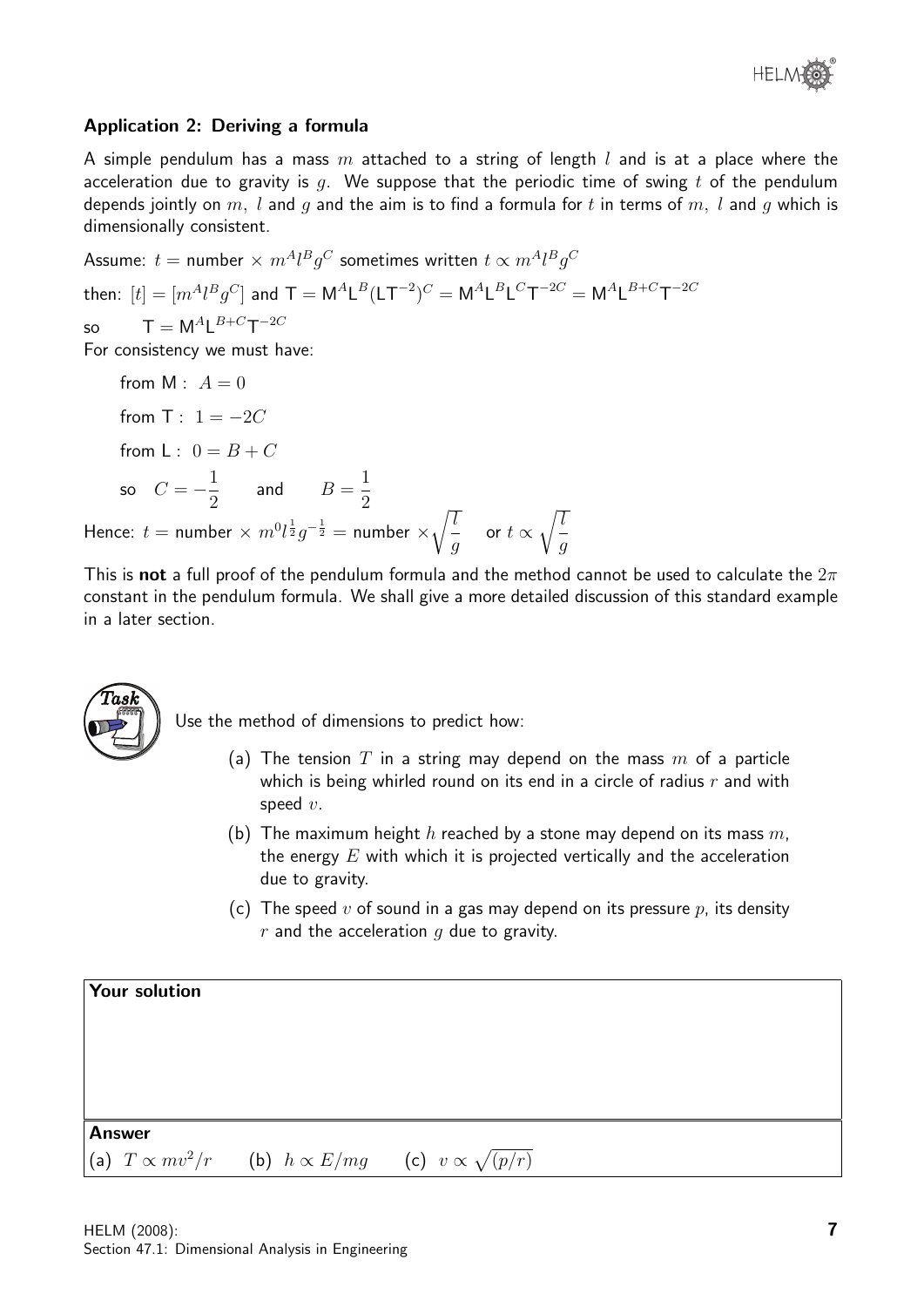## **3. Finding the dimensional form of quantities**

If we use the three basic dimensions mass, length and time, which we denote by the symbols M, L and T, then we shall need to find the dimensional formulae for quantities such as energy, angular momentum, etc., as we deal with a range of problems in mechanics. To do this we need to have a sufficient knowledge of the subject to enable us to recall important equations which relate the physical quantities which we are using in our mathematical theory. The dimensions of force and kinetic energy were derived briefly at the start of this section but to clarify the logical reasoning involved we now repeat the derivations in a slower step by step manner.

Perhaps the best-known equation in classical mechanics is the one expressing Newton's second law of particle motion (Force  $=$  mass  $\times$  acceleration):

 $F = ma$ 

To find the appropriate dimensional formula for force we can go through a sequence of operations as follows.

- **Step 1** Speed (or velocity) is usually quoted as so many metres per second or miles per hour and so its dimensional form is L/T or LT $^{\rm -1}.$
- Step 2 Acceleration is rate of change of velocity and so acceleration should be assigned the dimensional formula velocity/time, which leads to the result LT $^{\rm -2}.$
- **Step 3** Using Newton's equation as given above we thus conclude that we obtain the expression for the dimensions of force by taking the product appropriate to mass  $\times$  acceleration. Thus,

Force has the dimensions  $MLT^{-2}$ .



**Example 1**

Write down the formula for the kinetic energy of a particle of mass  $m$  moving with speed  $v$  and use it to decide what the dimensional expression for the energy should be.

#### Solution

The required formula is  $E =$ 1 2  $mv^2$  and so we obtain the dimensional expression for energy as:

#### Energy has the dimensions  $M \times (LT^{-1})^2 = ML^2T^{-2}$ .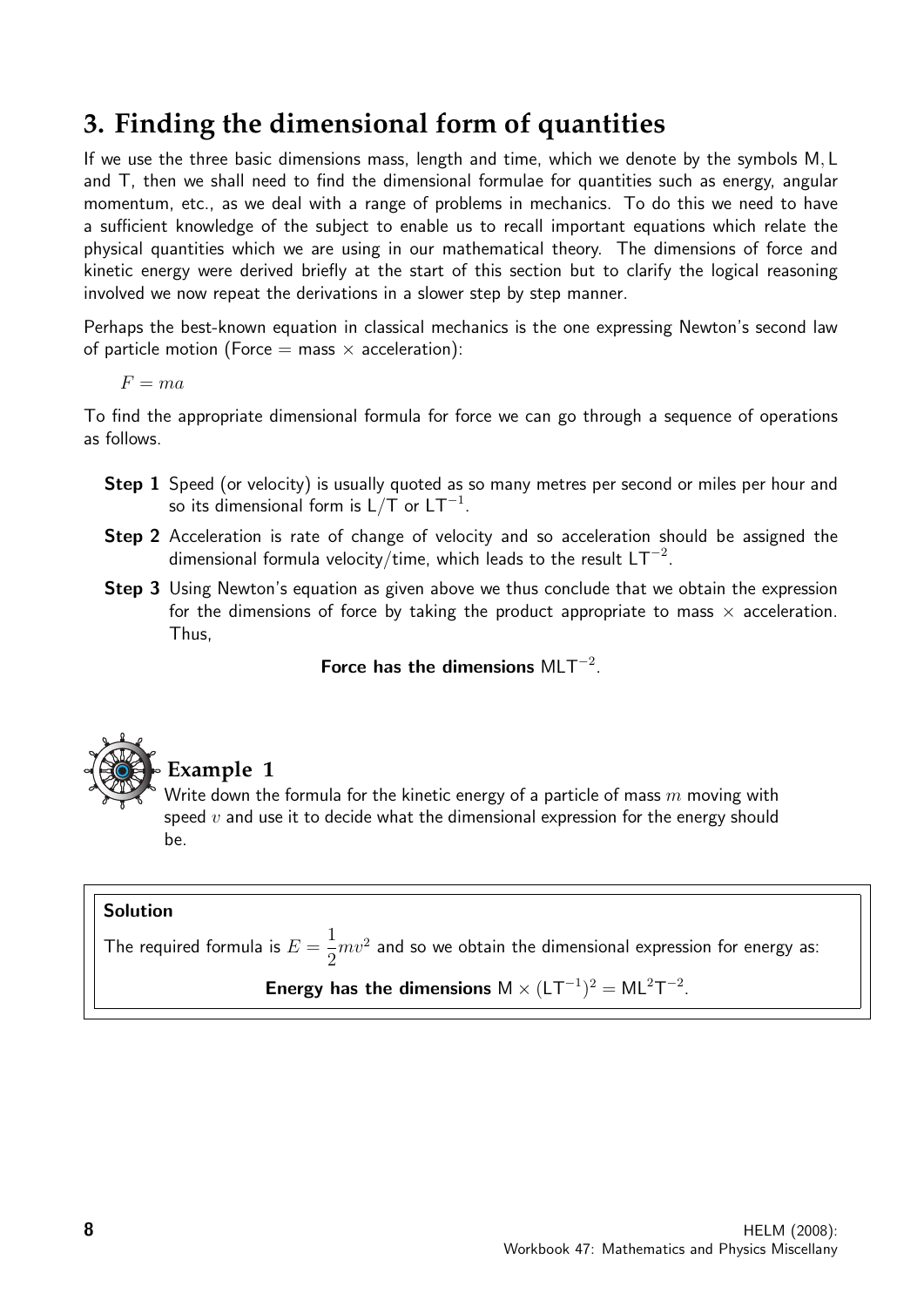

## **4. Constants which have a dimensional expression**

Several of the important equations which express physical laws include constants which have not only a numerical value (which can be looked up in a table of universal constants) but also have an appropriate dimensional formula. As a simple example, the "little  $g''$ ,  $g$ , used in the theory of falling bodies or projectiles might be given the value 32 feet per second per second or 981 cm per second per second (depending on the units used in our calculation). The shorthand terminology "32 feet per second squared" is often used in ordinary language and actually makes it clear that  $q$  is an acceleration, with the appropriate dimensional expression  $LT^{-2}$ .

Here are two examples of important equations which introduce constants which have both a numerical value and an associated dimensional expression. The first example is from quantum mechanics and the second is from classical mechanics.

- 1. In the quantum theory of light (relevant to the action of a modern laser) the energy of a light quantum for light of frequency  $\nu$  is equal to  $h\nu$ , where h is called Planck's constant. This equation was formulated by Einstein in order to explain the behaviour of photoelectric emission, the physical process used in modern photoelectric cells. Planck's constant,  $h$ , which appears in this equation, later turned out to arise in much of quantum mechanics, including the theory of atomic structure.
- 2. The gravitational constant  $G$  of Newton's theory of universal gravitation appears in the equation which gives the gravitational force between two point masses  $M$  and  $m$  which are separated by a distance  $r$ :

$$
F = \frac{GMm}{r^2}
$$



#### **Example 2**

When quantum theory was applied to the theory of the hydrogen atom it was found that the motion of the electron around the nucleus was such that the angular momentum was restricted to be an integer multiple of the quantity  $h/2\pi$ , where h was the same Planck's constant which had arisen in the theory of radiation and of the photoelectric effect. Can you explain why this result is plausible by studying the dimensional formula for  $h$ ?

#### Solution

We had earlier deduced that energy should be given the dimensional formula ML $^2\text{T}^{-2}$ . Frequency is usually quoted as a number of cycles per second and so we should assign it the dimensional formula  $\textsf{T}^{-1}$  (on taking a pure number to be dimensionless and so to have a zero index for M, L and T). On taking h to be  $E/\nu$  we conclude that h must be assigned the dimensional expression  $ML^{2}T^{-2}/T^{-1} = ML^{2}T^{-1}$ . In particle mechanics the angular momentum is of the form "momentum  $\times$  radius of orbit" i.e.  $mvr$ . This has the dimensions  $M(LT^{-1})L = ML^{2}T^{-1}$ . Thus we see that Planck's constant, h, has the dimensions of an angular momentum. Dividing h by the purely numerical value  $2\pi$  leaves this property unchanged. Indeed, if we rewrite the original equation  $E = h\nu$  so as to use the angular frequency then we obtain  $E = (h/2\pi)\omega$ . The combination  $h/2\pi$ is usually called " $h$  bar" in quantum mechanics.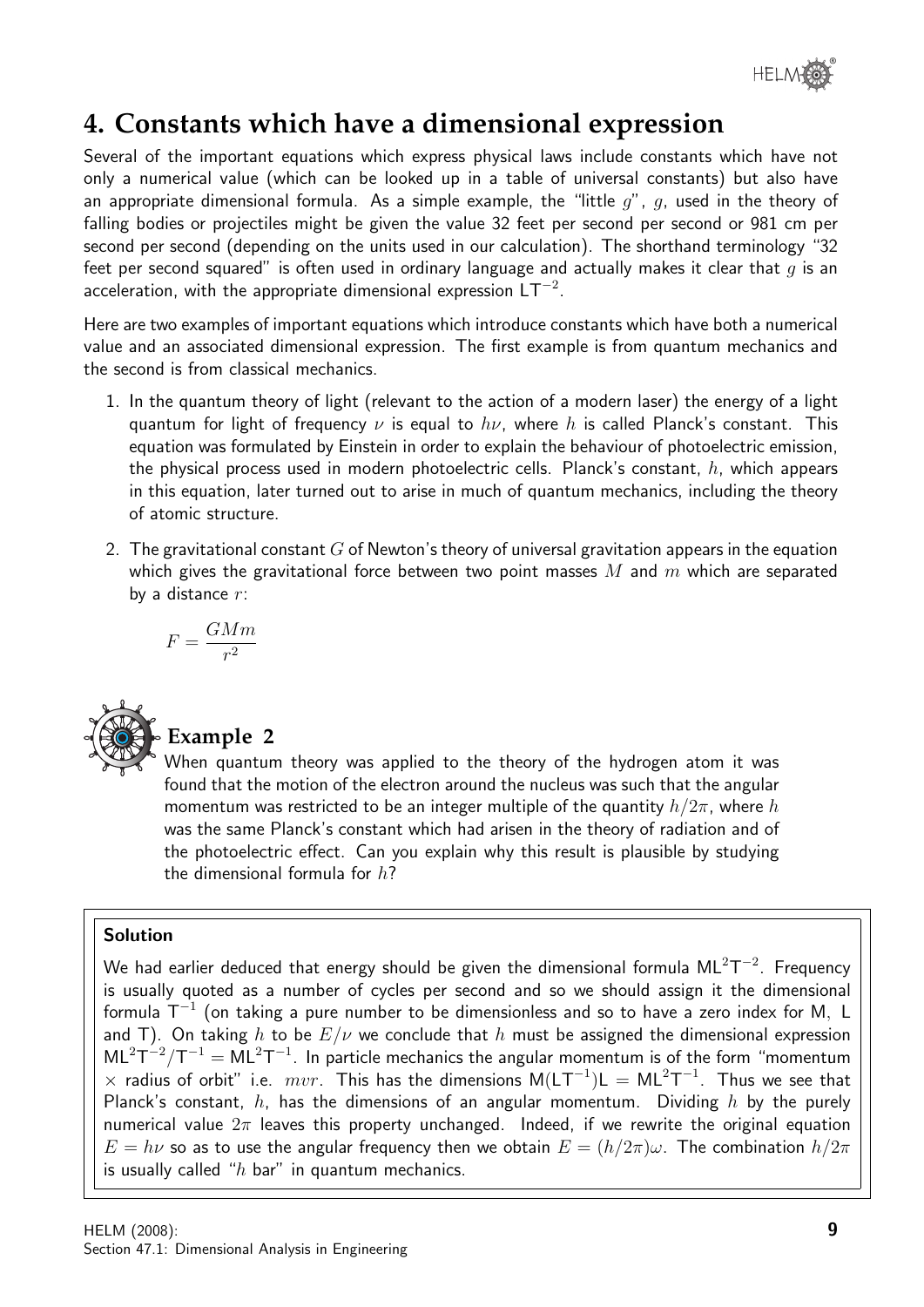## **5. Further applications of dimensional analysis**

#### Application 3: Deriving a formula

Almost every textbook dealing with dimensional analysis starts with the example of the simple pendulum and we did this in Application 2 a few pages back. We now look at this standard example in a slightly more general manner, using it to illustrate several useful methods and also to indicate the possible limitations in the use of dimensional analysis.

If we suppose that the periodic time  $t$  of a simple pendulum could possibly depend on the length  $l$ of the pendulum, the acceleration due to gravity q, and the mass  $m$  of the pendulum bob, then the usual approach is to postulate an equation of the form

$$
t = \text{constant} \times m^A l^B g^C
$$

Thus we concede from the start that the equation might include a multiplying factor (dimensionless) which is invisible to our approach via dimensional analysis. We now set out the related equation with the appropriate dimensional expression for each quantity

$$
\mathsf{T} = \mathsf{M}^A \mathsf{L}^B (\mathsf{L} \mathsf{T}^{-2})^C = \mathsf{M}^A \mathsf{L}^{B+C} \mathsf{T}^{-2C}
$$

We next look at M, L and T in turn and make their indices match up on the left and right of the equation. To do this we can think of the left-hand side as being  $\mathsf{M}^0\mathsf{L}^0\mathsf{T}^1$ . We find

 $(M)$  0 = A

$$
(\mathsf{L}) \qquad 0 = B + C
$$

$$
(\mathsf{T}) \qquad 1 = -2C
$$

giving  $A = 0$ ,  $C = -1/2$ ,  $B = 1/2$ .

This leads to the conclusion that the periodic time takes the form  $t=$  constant  $\times$   $\sqrt{l/g}.$ 

This agrees with the result of simple mechanics (which also tells us that the numerical constant actually equals  $2\pi$ ). There are several points of interest here.

#### Comment 1

Although we were apparently looking at the problem of the simple pendulum our result simply shows that a time has the same dimensions as the square root of  $l/q$ . If we had started with the problem "If a particle starts from rest, how does the time  $t$  of fall depend on the distance fallen  $l$ , the gravitational acceleration g and the particle mass  $m$ ?" we would have obtained the same result! The constant acceleration equations of simple mechanics give  $l=\frac{1}{2}$  $\frac{1}{2} g t^2$  and so  $t =$  constant  $\times \sqrt{l/g}$ , where in this acceleration equations or simple mechanics give  $i - \frac{1}{2}$ ;<br>problem the constant has the value  $\sqrt{2}$  instead of  $2\pi$ .

#### Comment 2

The mass  $m$  does not enter into the final result, even though we included it in the list of variables which might possibly be relevant. With a more detailed knowledge of the problem we could have anticipated this by noticing that m does not appear in the differential equation which governs the motion of the pendulum:

$$
l\frac{d^2\theta}{dt^2} = -g\sin(\theta)
$$

On noting that the usual textbook theory replaces  $sin(\theta)$  by  $\theta$  we arrive at Comment 3.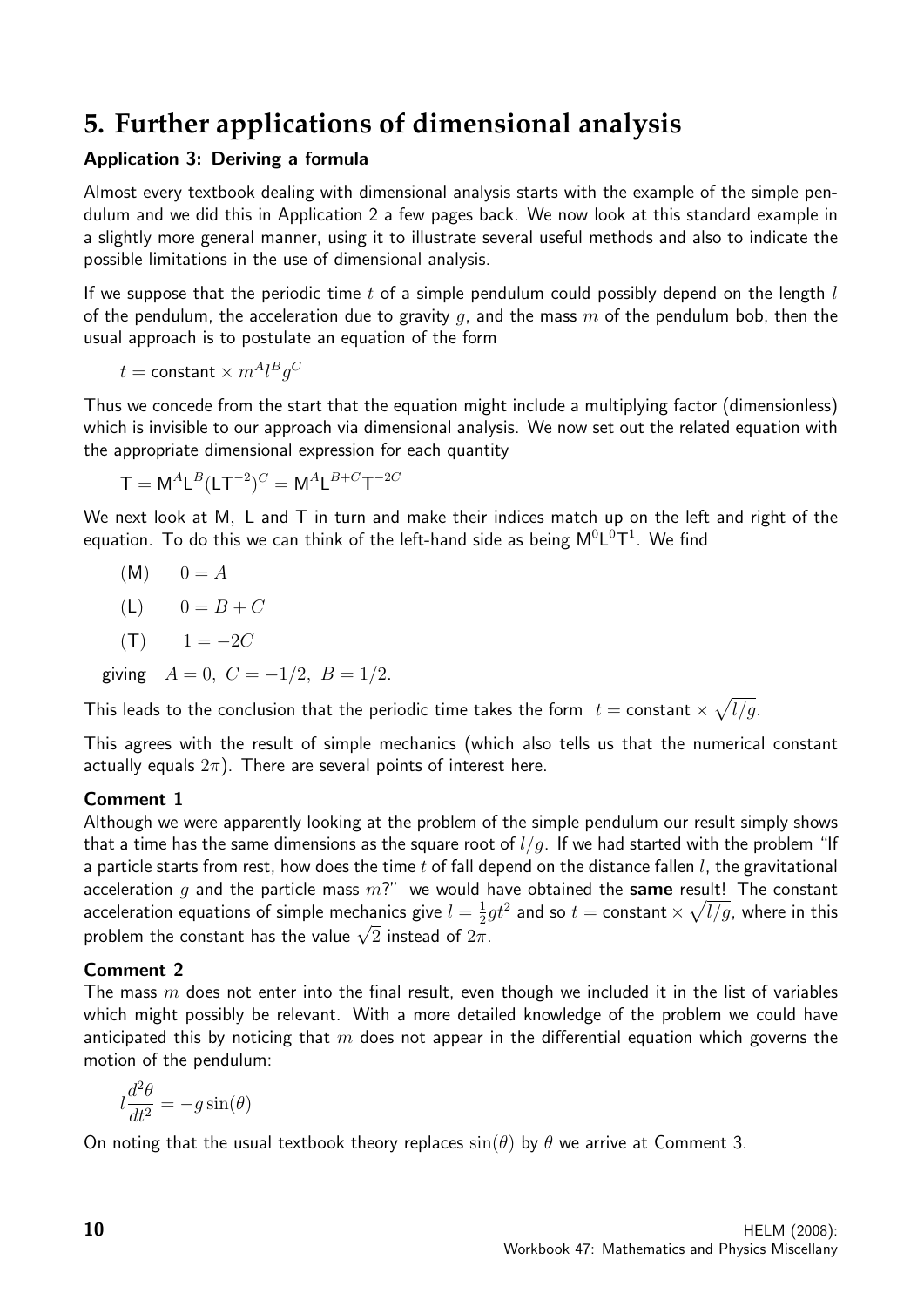

#### Comment 3

Our equation for t contains an unknown constant factor. This need **not** always be just a pure number, in the mathematical sense. For our pendulum problem we recall that the standard derivation of the equation for t involves the simplifying assumption that for a small angle  $\theta$  we can set  $\sin(\theta) = \theta$ , where  $\theta$  is the angle in radians. Thus we are admitting that the periodic time given by the usual textbook equation refers only to a **small** amplitude of swing. The basic equation which defines a radian is based on a ratio of distances; an angle of  $\theta$  radians at the centre of a circle of radius r marks off an arc of length  $r\theta$  along the circumference. Thus an angle in radians (or any other angular units) should be regarded as having dimensions  $\sf L/L = L^0$  and is thus invisible in our process of dimensional analysis (just like a pure mathematical number). Thus for our simple pendulum problem we could set

$$
t = F(\theta_0) \sqrt{l/g}
$$

where F is some function of the amplitude  $\theta_0$  of the swing. Our dimensional analysis would not be able to tell us about  $F$ , which is invisible to the analysis. If we think about the physics of the problem then we can see that t should decrease with  $\theta_0$  and should be an even function (since  $\theta_0$ and  $-\theta_0$  represent the same motion). We can thus reasonably suppose that the form of  $F(\theta_0)$  starts off as  $2\pi(1-A\theta_0^2\ldots)$ , with  $A$  being a positive number. However, this detail is not visible to our dimensional analysis. This example highlights the fact that dimensional analysis is only an auxiliary tool and must always be backed up by an understanding of the system being studied. This need for a preliminary understanding of the system is evident right at the start of the analysis, since it is needed in order to decide which variables should be included in the list which appears in the postulated equation. An approach to the simple pendulum problem using a conservation of energy approach can be used; it leads to an expression for the periodic time which does indeed show that the periodic time is an even function of the amplitude  $\theta_0$  but it involves the evaluation of elliptic integrals, which are outside the range of this workbook.

#### Comment 4

Another way of writing the first simple result for the periodic time of the pendulum would be to use a dimensionless variable:

$$
gt^2/l = \mathrm{constant}
$$

We now know that strictly speaking the right-hand side of this equation need be a constant only to the extent that it is dimensionless (so that it could depend on a dimensionless quantity such as the amplitude of the swing). The approach of using dimensionless variables to represent the equations governing the behaviour of a system is often useful in modelling experiments and is particularly associated with the work of Buckingham. The Buckingham Pi theorem is quoted in various forms in the literature. Its essential content is that if we start with  $n$  variables then we can always use our basic set of dimensional units (M, L and T in the pendulum case) to construct a set of dimensionless variables (fewer than  $n$ ) which will describe the behaviour of the system. This idea is used in some of our later examples.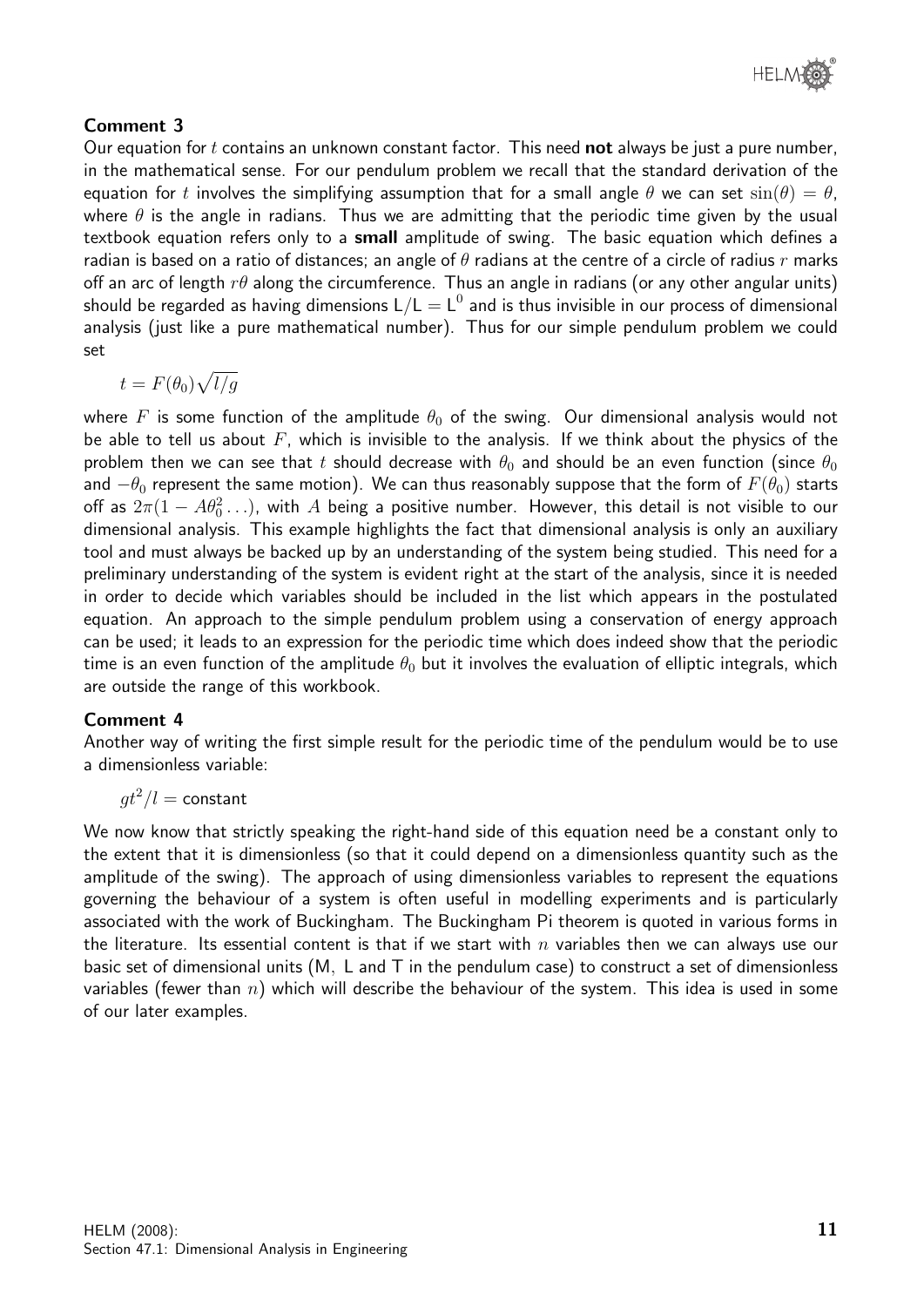#### Planetary motion: Kepler's laws

Newton showed that the combination of his law of universal gravitation with his second law of motion would lead to the prediction that the planets should move in elliptic orbits around the Sun. Further, since the gravitational force is central (i.e. depends only on  $r$  and not on any angles) it follows that a planet moves in a plane and has constant angular momentum; this second fact is equivalent to the Kepler law which says that a planet "sweeps out equal areas in equal times". Another Kepler law relates the time t for a planet to go around the Sun to the mean distance  $r$  of the planet from the Sun (or rather to the major semi-axis of its elliptic orbit). To attack this problem using dimensional analysis we need to find the dimensional formula to assign to the gravitational constant  $G$ . We start from the equation given on page 9 for the inverse square law force and rewrite it to give

$$
G=\frac{Fr^2}{mM}
$$

So that we arrive at the dimensional formula associated with  $G$ :

G has the dimensions  $(MLT^{-2})L^2M^{-2} = ML^3T^{-2}$ .



#### **Example 3**

Find how the periodic time  $t$  for a planetary orbit is related to the radius  $r$  of the orbit.

#### Solution

We suppose that t depends on  $G$ , on the Sun's mass  $M$  and on  $r$ . (Looking at the planet's equation of motion suggests that the planet's mass  $m$  can be omitted). We set

 $t = {\mathsf{constant}} \times G^{A} M^{B} r^{C}$ 

leading to the dimensional equation

 $\mathsf{T} = (\mathsf{M}^{-1} \mathsf{L}^2 \mathsf{T}^{-2})^A \mathsf{M}^B \mathsf{L}^C$ 

Comparing coefficients on both sides gives three equations:

- $(M)$  0 = B A
- (L)  $0 = 3A + C$

$$
(\mathsf{T}) \qquad 1 = -2A
$$

which produces the result  $A = -1/2$ ,  $B = -1/2$ ,  $C = 3/2$ .

If we use  $t^2$  instead of t we conclude that  $t^2$  is proportional to  $\frac{r^3}{\sqrt{2}}$  $\frac{1}{GM}$ . This is in accord with the Kepler law which states that  $t^2/r^3$  has the same value for all the planets.

The search title "Kepler's laws" in Google gives sites with much detail about the motion both of planets around the Sun and of satellites around the planets. The ratio  $t^2/r^3$  varies by about one percent across all the planets. (See the following Comment)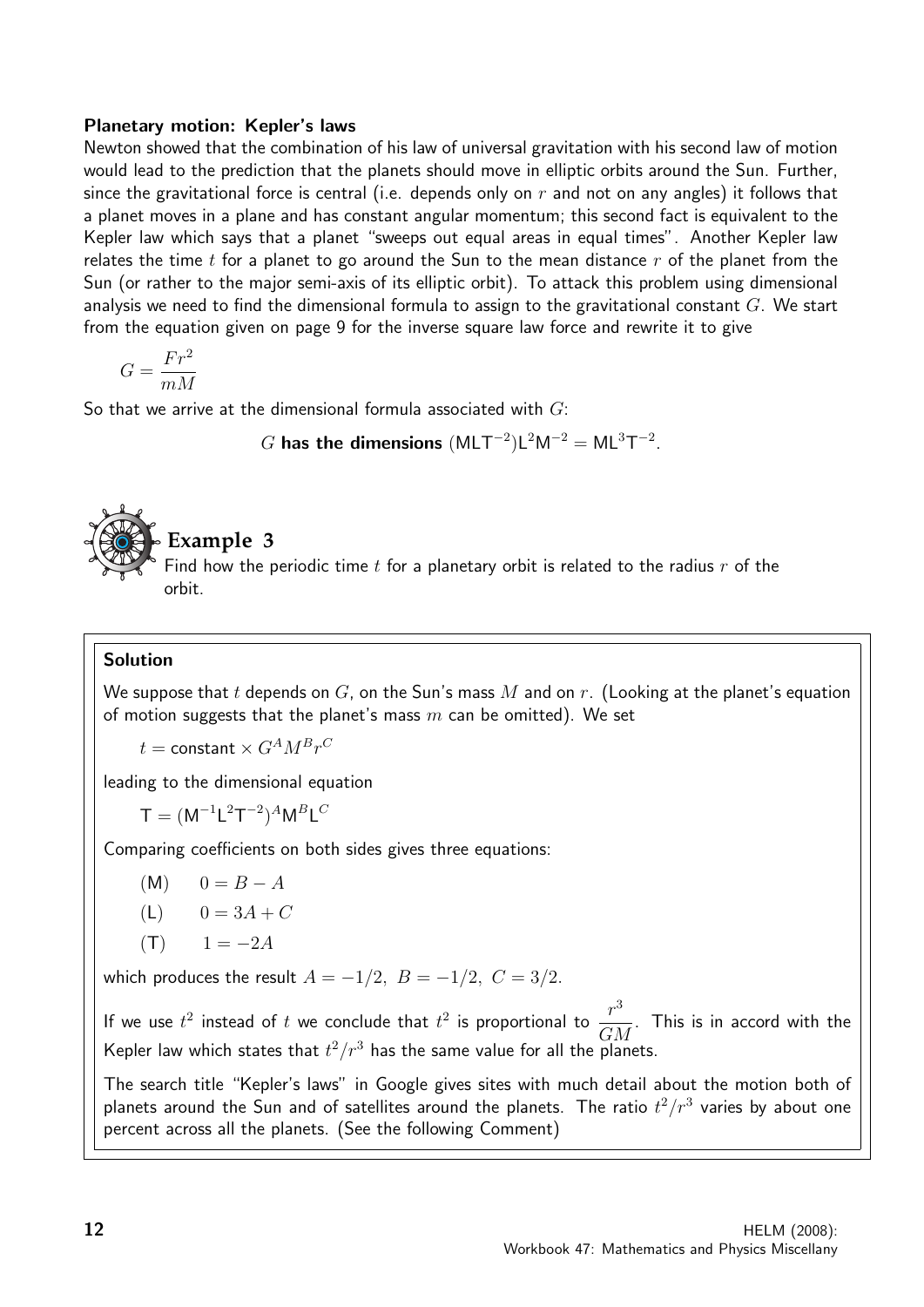

#### Comment

You might have noticed that we used two laws due to Newton in the calculation above but ignored his third law which deals with action and reaction. The Sun is acted on by an equal and opposite force to that which it exerts on the planet. Thus the Sun should move as well! In principle it goes round a very small orbit. A detailed mathematical analysis shows that for the special case of one sun of mass  $M$  and one planet of mass  $m$  then the correct mass to use in the calculation above is the reduced mass given by the formula  $mM/(m + M)$ . This has the dimensions of a mass and thus our simple dimensional analysis cannot distinguish it from  $M$ . The modified Kepler's law then predicts that  $r^3/t^2$  should be proportional to  $(M+m)$  and the planets obey this modified law almost perfectly.

This again illustrates the need for as much detailed knowledge as possible of a system to back up the use of dimensional analysis. In the real solar system, of course, there are several planets and they exert weak gravitational forces on one another. Indeed the existence of the planet Neptune was surmised because of the small deviations which it produced in the motion of the planet Uranus.

#### An example from electrostatics and atomic theory

In the electrostatic system of units, the force F acting between two charges q and Q which are a distance  $r$  apart is given by an inverse square law of the form

$$
F = \text{constant} \times \frac{qQ}{r^2}, \qquad \text{where the constant} = 1 \text{ or } 4\pi \text{ depending on the units used.}
$$

If we wish to decide on an appropriate dimensional formula to represent charge then we set  $Q =$  $\mathsf{M}^A\mathsf{L}^B\mathsf{T}^C$  in the dimensional equation which represents this inverse square law equation. We have

$$
MLT^{-2} = (M^A L^B T^C)^2 L^{-2}
$$

Comparing coefficients on both sides gives the equations

(M) 
$$
1 = 2A
$$
  
(L)  $1 = 2B - 2$ 

$$
(\mathsf{T}) \qquad -2 = 2C
$$

Thus  $A=1/2,\,\,B=3/2,\,\,C=-1,$  so  $Q^2$  has the dimensional formula  $\mathsf{ML}^3\mathsf{T}^{-2}.$   $(Q^2$  is simpler to use than  $Q$  and appears in most other results.)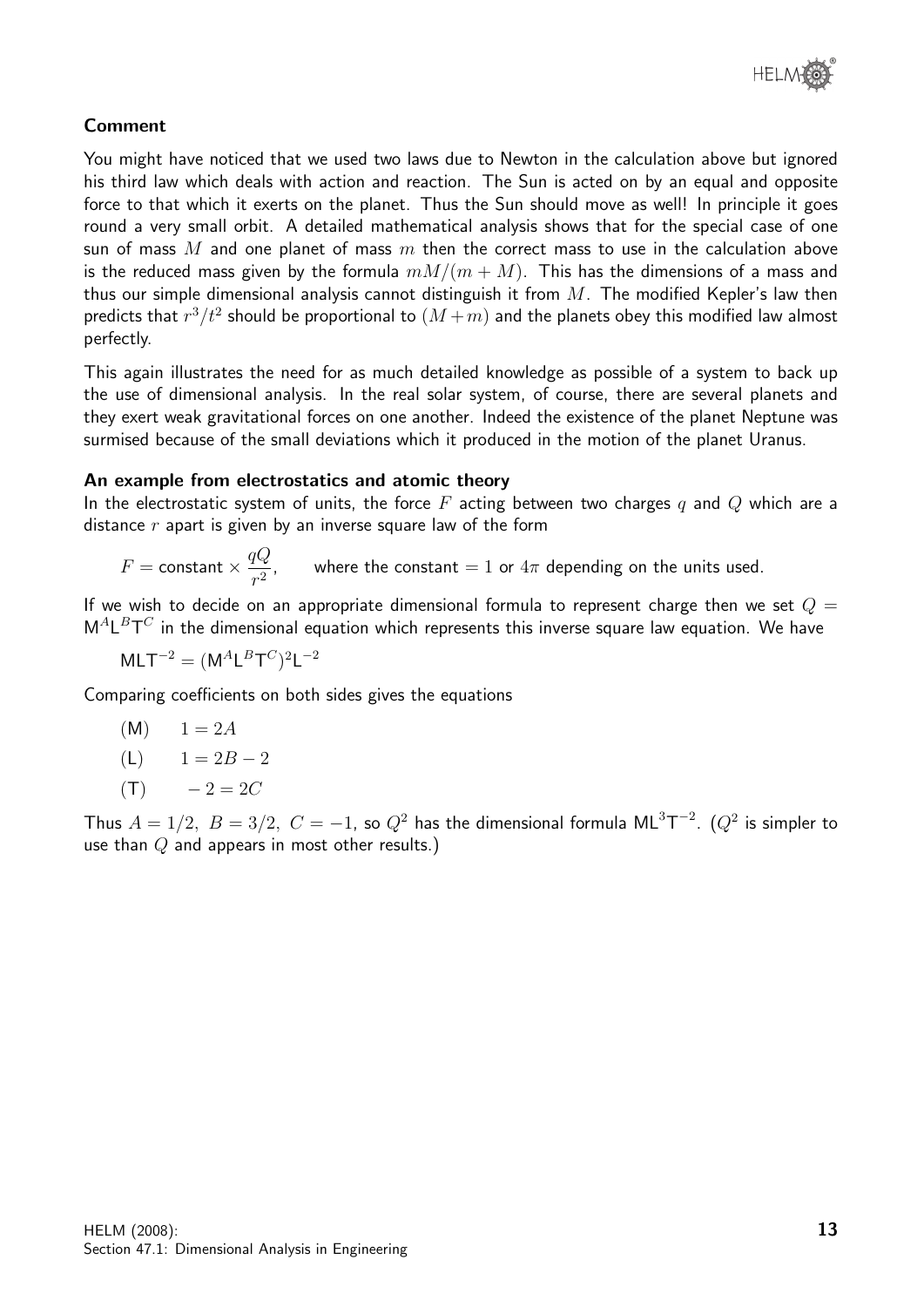

In the theory of the hydrogen atom the energy levels of the atom depend on the principal quantum number  $n = 1, 2, 3, \ldots$  and equal  $\frac{-1}{2}$  $\frac{1}{2n^2}$  times an energy unit which depends on the electronic charge  $e$ , the electron mass m and Planck's constant  $h$  (which we have seen in an earlier problem to have the same dimensions as an angular momentum). Use dimensional analysis to find how the atomic energy unit (the Rydberg) depends on  $e$ ,  $m$  and  $h$ .

#### Solution

We require that the combination  $e^{2A}m^Bh^C$  should have the dimensions of an energy.

In terms of dimensional formulae we thus obtain the equation

 $ML^{2}T^{-2} = (ML^{3}T^{-2})^{A}M^{B}(ML^{2}T^{-1})^{C}$ 

Comparing coefficients on both sides gives the equations

 $(M)$   $1 = A + B + C$ 

$$
(L) \qquad 2 = 3A + 2C
$$

 $(T)$  − 2 = -2A – C

Adding twice the (T) equation to the (L) equations shows that  $A = 2$  and then the other variables are found to be  $B = 1$  and  $C = -2$ . Thus we find that the Rydberg atomic energy unit must depend on  $e, \; m$  and  $h$  via the combination  $me^4/h^2$ , which is as given by the full theory. Indeed, the quantities  $e$ , m and h are the quantities appearing in the Schrödinger equation for the hydrogen atom and are thus the appropriate ones to use.

#### Some examples from the theory of fluids

In fluid theory the concepts of viscosity and of surface tension play an important role and so we must decide on the appropriate dimensional formula to assign to the quantities which are associated with these concepts. The coefficient of viscosity  $\mu$  of a fluid is such that the force per unit area across a fluid plane is  $\mu$  times the fluid velocity gradient perpendicular to that surface. (We note that it is an assumption based on a combination of theory and experience to assert that such a well defined coefficient does exist; in general a fluid is called a Newtonian fluid if it has a well defined  $\mu$ . Even so,  $\mu$  can vary with temperature and other variables).

If we set force/area  $=\mu \times$  velocity/distance then we find

$$
\mu = \frac{\text{(force × distance)}}{\text{(area × velocity)}} = \frac{\text{(MLT}^{-2} \times L)}{\text{(L}^2 \times LT^{-1})} = ML^{-1}T^{-1}
$$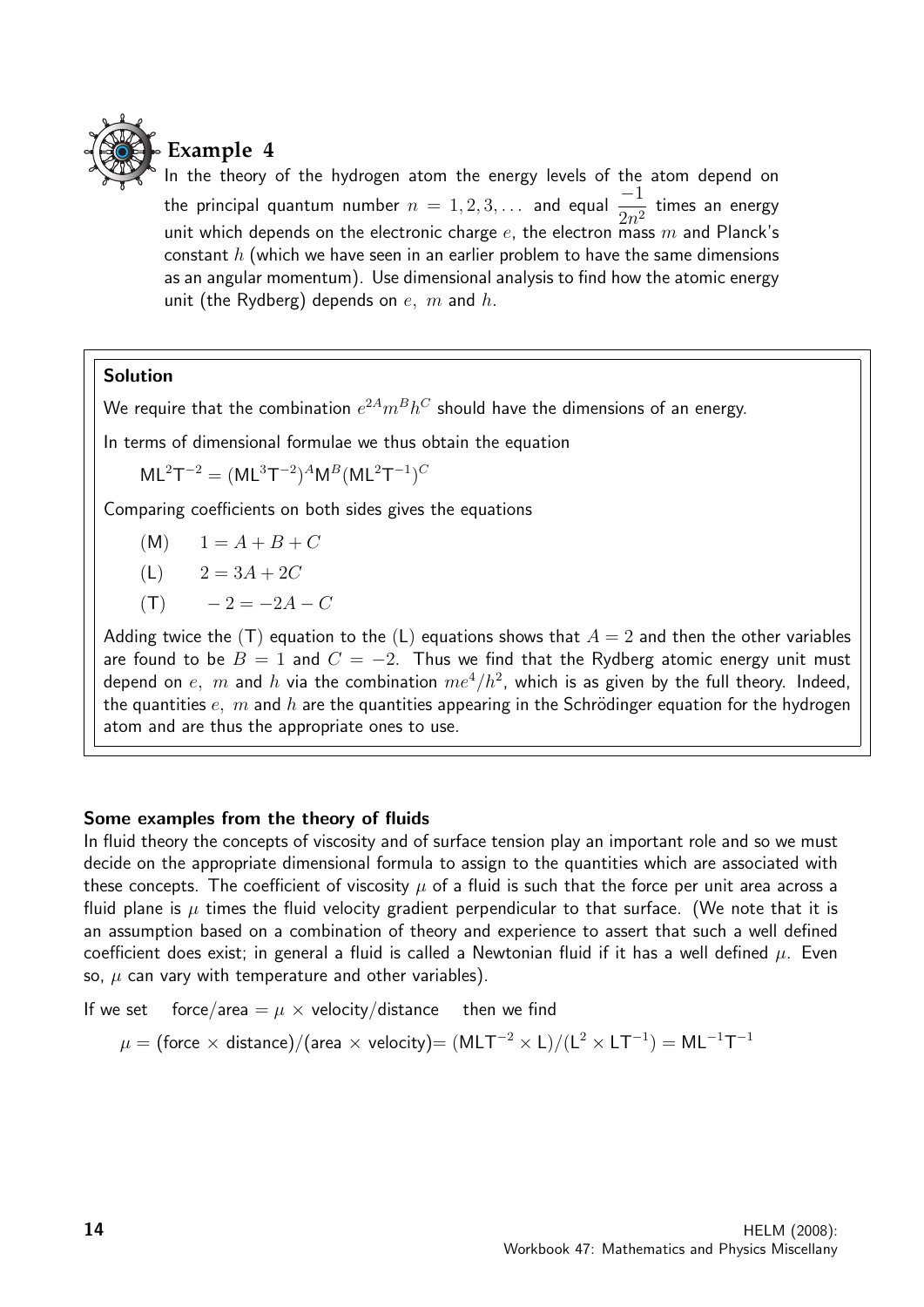### **Example 5**

Suppose that a sphere of radius  $r$  moves at a slow speed  $v$  through a fluid with coefficient of viscosity  $\mu$  and density  $\rho$ . Find the way in which the resistive force acting on the sphere should depend on these three quantities in two different ways:

- (a) by omitting  $\rho$  from the list of variables
- (b) by omitting  $\mu$  from the list of variables

#### Solution

(a) We set  $F=$  constant  $\times\ \mu^A r^B v^C$  and so arrive at the dimensional equation

 $MLT^{-2} = (ML^{-1}T^{-1})^A L^B (LT^{-1})^C$ 

Comparing coefficients on both sides gives

$$
(\mathsf{M}) \qquad 1 = A
$$

$$
L) \qquad 1 = B + C - A
$$

$$
(\mathsf{T}) \qquad -2 = -A - C
$$

which yields the result  $A = 1$ ,  $B = 1$ ,  $C = 1$ .

Thus the resistance is proportional to the product  $rv\mu$ . Detailed theory gives this result (called Stokes' law) with the constant equal to  $6\pi$ . This formula is appropriate for very slow motion.

We now include the density  $\rho$  in the analysis and omit  $\mu$ .

(b) On supposing that the resistive force is given by  $F = r^A v^B \rho^C$  we obtain the dimensional equation

 $MLT^{-1} = (L)^A (LT^{-1})^B (ML^{-3})^C$ 

leading to the three equations:

 $(M) \t1 = C$ 

$$
(L) \qquad 1 = A + B - 3C
$$

$$
(\mathsf{T}) \qquad -2 = -B
$$

These equations give the results  $A = 2, B = 2, C = 1$ , so that the force is calculated to vary as  $\rho r^2 v^2$ . This expression for the resistance is appropriate for speeds which are not too high but at which the moving object has to push the fluid aside (thus giving it some energy related to  $\rho v^2)$  while the Stokes' force of Solution  $(a)$  refers to motion so slow that this dynamical effect is negligible. In the theory of flight the force on an aircraft's wing has two components, lift and drag. These depend on the aircraft's speed and on the angle of inclination of the wing. The expression  $\rho r^2v^2$  can be interpreted as being area $\times \rho v^2$  for a wing with a given surface area and the numerical multiplying factor which gives the actual drag and lift as a function of the wing angle of inclination is expressed as a lift or drag coefficient.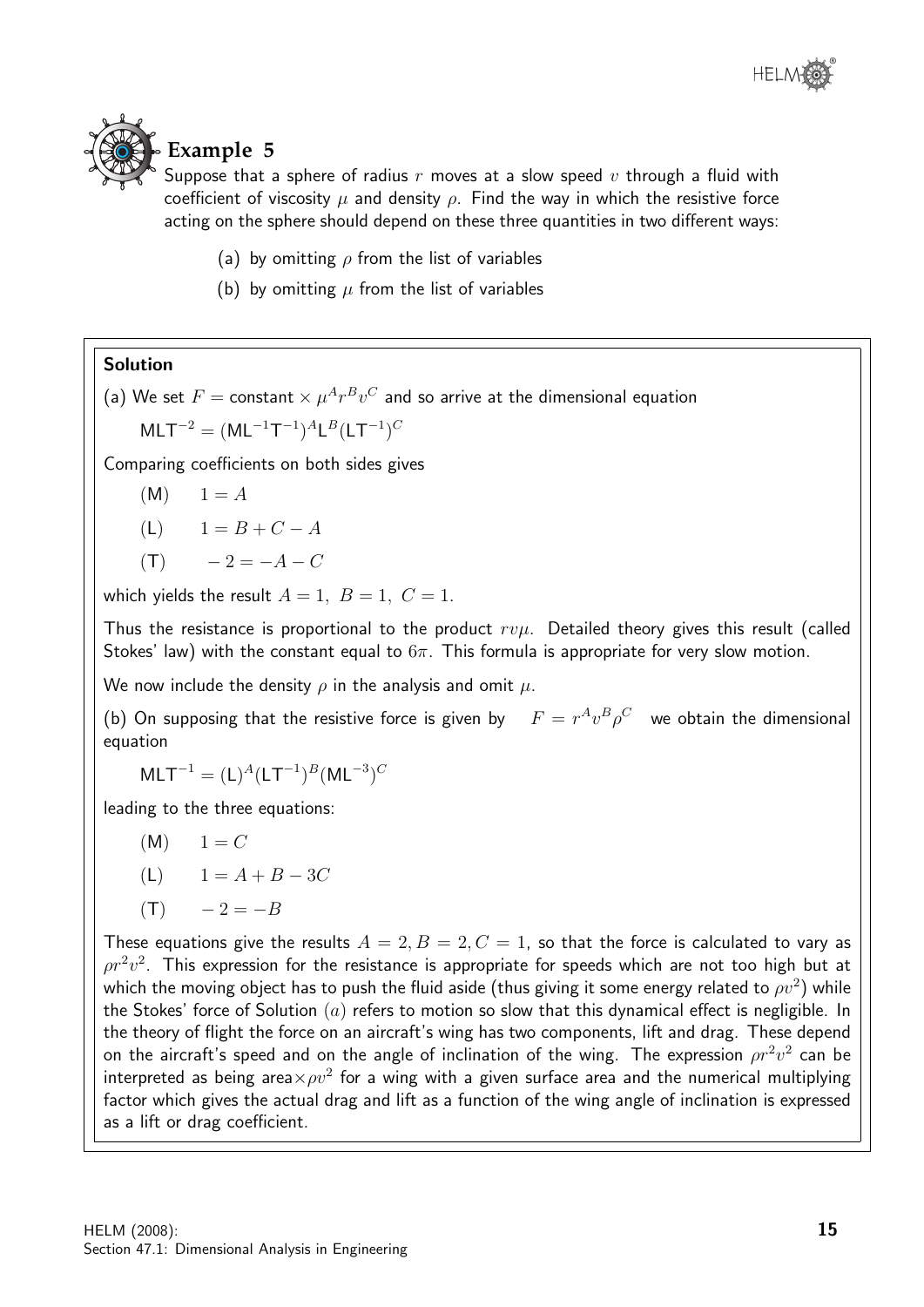#### Comment

In Solutions  $(a)$  and  $(b)$  we have obtained two different expressions with the dimensions of a force, by selecting three variables at a time from a list of four variables. We can clearly obtain a dimensionless quantity by taking the ratio of the two different force expressions. This gives us

$$
\rho r^2 v^2 / (r \mu v) = \rho r v / \mu
$$

This dimensionless quantity is called the Reynold's number and it appears in various parts of the theory of fluids. In this example  $r$  was the radius of a moving spherical object; in other cases it can be the radius of a pipe through which the fluid is flowing. Experiments show that (in both cases) the fluid flow is smooth at low Reynold's numbers but becomes turbulent above a critical Reynold's number (the numerical value of which depends on the particular system being studied). If we adopt the point of view which writes the results of dimensional analysis in the form of equations which involve dimensionless variables then the results of problems  $(a)$  and  $(b)$  can be written in a form which involves the Reynold's number:

$$
F/(\rho v^2 r^2) = f(\rho r v/\mu)
$$

Where f is some function of the Reynold's number. If  $f(x)$  starts off as  $6\pi/x$  and tends to a constant for large v then we will obtain the two special cases (a) and (b) which we treated in the problems. If you are familiar with the history of flight you might know that if  $v$  is sufficiently large for the compressibility of the fluid to play an important role then f should be extended to involve another dimensionless variable, the Mach number, equal to  $v/v_s$  where  $v_s$  is the speed of sound.



#### **Example 6**

Suppose that a fluid has the viscosity coefficient  $\mu$  and flows through a tube with a circular cross section of radius  $r$  and length  $l$ . If the pressure difference across the ends of the tube is  $p$ , find a possible expression for the volume per second of fluid passing through a tube, using pressure gradient  $p/l$  as a variable.

#### Solution

We set volume per second  $=$  constant  $\times$   $r^{A} \times \left(\frac{p}{q}\right)$ l  $\int^B \times \mu^C$  and obtain the dimensional equation

$$
\mathsf{L}^3\mathsf{T}^{-1}=\mathsf{L}^A(\mathsf{M}\mathsf{L}^{-2}\mathsf{T}^{-2})^B(\mathsf{M}\mathsf{L}^{-1}\mathsf{T}^{-1})^C
$$

leading to the equations

- $(M)$  0 = B + C
- (L)  $3 = A 2B C$
- $(T) = -1 = -2B C$

The result is found to be  $A = 4, B = 1, C = -1$ , thus leading to the conclusion that the volume per second should vary as  $r^4\mu^{-1}pl^{-1}.$  This is the result given by a theoretical treatment which allows for the fact that the fluid sticks to the walls and so has a speed which increases from zero to a maximum as one moves from the wall to the centre of the tube.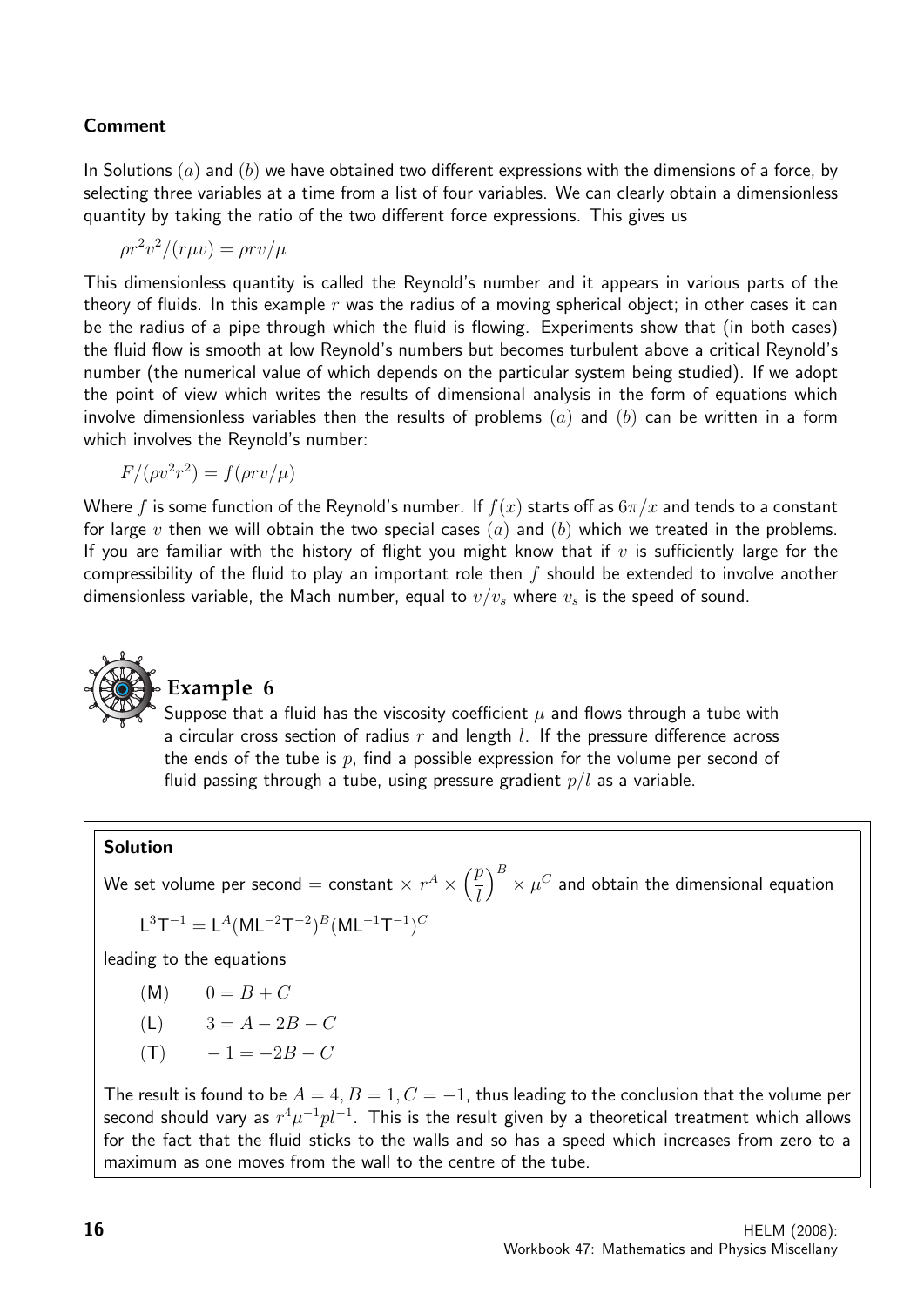

#### A problem involving surface tension

If we recall that the surface tension coefficient  $\sigma$  can be regarded as an energy per unit area of a liquid surface then we can conclude that  $\sigma$  has the dimensions  $\mathsf{ML}^2\mathsf{T}^{-2}/\mathsf{L}^2=\mathsf{MT}^{-2}.$ 



#### Solution

(a) The equation  $v=$  constant  $\times$   $\lambda ^A\rho ^Bg^C$  leads to the dimensional equation  $LT^{-1} = L^{A} (ML^{-3})^{B} (LT^{-2})^{C}$ 

which gives the linear equations

 $(M)$   $0 = B$ 

$$
(L) \qquad 1 = A - 3B + C
$$

$$
(\mathsf{T}) \qquad -1 = -2C
$$

The solution is quickly seen to be  $A=\frac{1}{2}$  $\frac{1}{2}, B = 0, C = \frac{1}{2}$  $\frac{1}{2}$ . We find that  $v^2$  is proportional to  $g\lambda$ .

(b) If we set  $v =$ constant  $\times \lambda^A \sigma^B \rho^C$  then we obtain the dimensional equation

$$
LT^{-1} = L^{A} (MT^{-2})^{B} (ML^{-3})^{C}
$$

leading to the linear equations

- $(M)$  0 = B + C
- (L)  $1 = A 3C$

$$
(\mathsf{T}) \qquad -1 = -2B
$$

This gives the solution  $A=-\frac{1}{2}$  $\frac{1}{2}, B = \frac{1}{2}$  $\frac{1}{2}$ ,  $C = -\frac{1}{2}$  $\frac{1}{2}$ . We find that  $v^2$  should be proportional to  $\sigma/(\lambda\rho)$ . We note that the results (a) and (b) depend on the wavelength  $\lambda$  in different ways, which might suggest that  $(a)$  is more relevant for long waves and  $(b)$  is more relevant for short waves. Detailed solution of the fluid equations of motion gives the result

$$
v^2 = g\lambda/(2\pi) + 2\pi\sigma/(\lambda\rho)
$$

showing that long waves involve a kind of up and down oscillation of the water mass under the action of gravity while short waves involve a strong curvature of the surface which brings surface tension forces into play.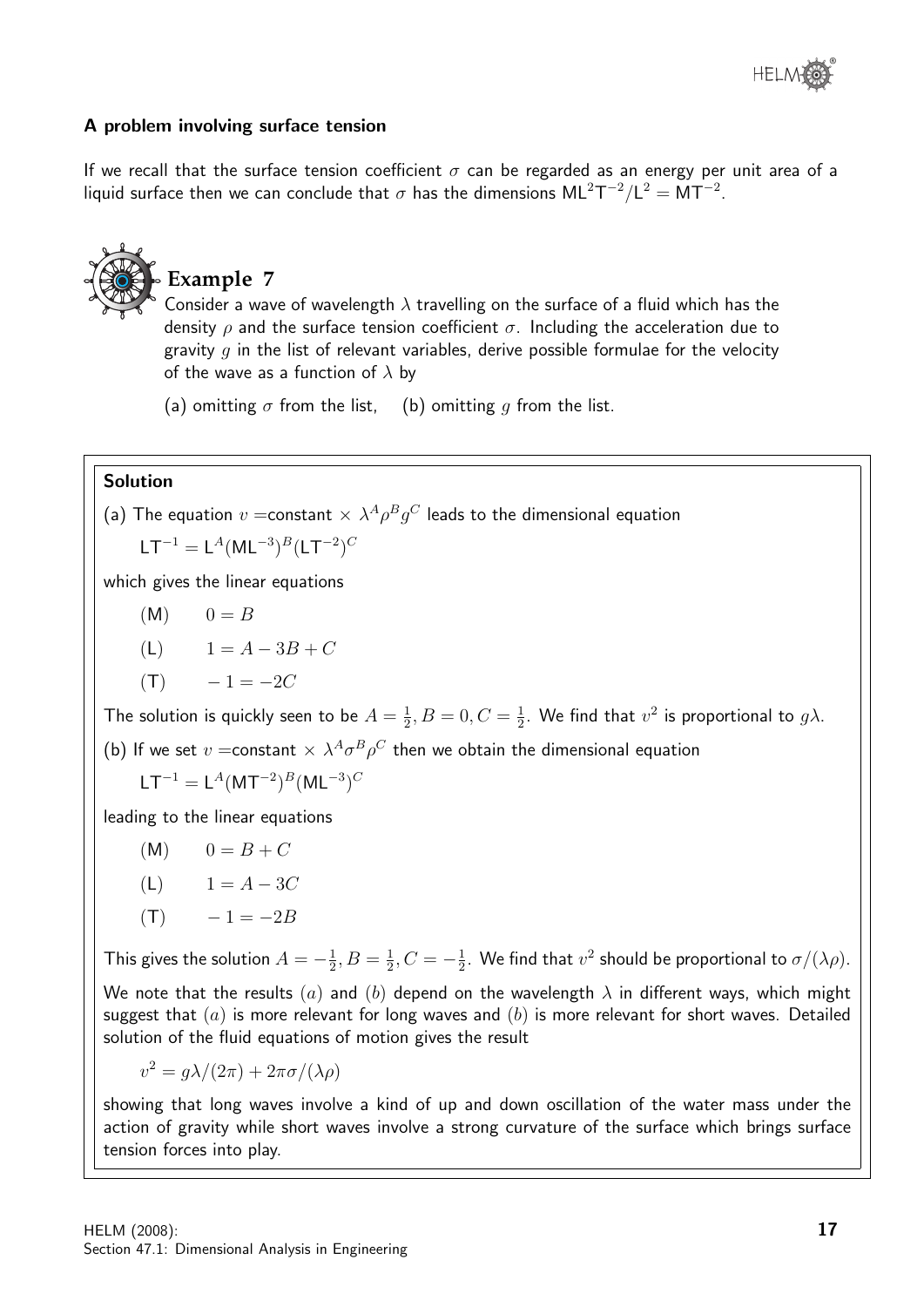#### Comment

The preceding examples dealing with fluids both involve situations which are more complicated than the simple pendulum problem which was treated earlier. In particular, both the fluid problems are such that if we use the three basic dimensions M, L and T then we can form two different dimensionless quantities from the list of physical variables which are regarded as important for the problem being studied. Thus, if we take the traditional simple approach we can obtain two different possible results by removing one variable at a time. If we use the Buckingham approach based on dimensionless variables then we arrive at an equation which says that the first dimensionless quantity is some arbitrary function of the second one.

#### An example involving temperature

The van der Waals' equation of state was an early equation which tried to describe the way in which the behaviour of a real gas differs from that of an ideal gas. One mole of an ideal gas obeys the equation  $PV = RT$ , where P, V and T are the pressure and volume of the gas and T is the absolute temperature.  $R$  is the universal gas constant. The simple equation of state can be derived from kinetic theory by assuming that the gas atoms are of negligible size and that they move independently. van der Waals' equation introduced two parameters a and b into the equation of state; his modification of the ideal gas equation takes the form

$$
(P + aV^{-2})(V - b) = RT
$$

The parameter  $a$  is intended to allow roughly for the effects of interactions between the atoms while  $b$  allows for the finite volume of the atoms. When we attempt to apply the methods of dimensional analysis to this equation we run into a problem of notation. We have already used the symbol T to represent time and so must not confuse that symbol with the temperature  $T$  in the traditional theory of gases. Since the absolute temperature is often quoted as "degrees Kelvin" we shall adopt the symbol K for temperature. The product  $PV$  in the ideal gas equation has the dimensions of an energy, since (force per unit area) x (volume) = force x distance = energy. If we now use a symbol K for a new dimensional quantity, the temperature, then we conclude that the gas constant R is a dimensional constant, with the dimensional formula given by

 $[Energy/K] = ML^{2}T^{-2}K^{-1}$ 

Inspection of the van der Waals' equation makes it clear that if we re-arrange it so as to find the volume  $V$  of the gas at a given pressure and temperature then we arrive at a **cubic** equation for V. For some P and T values this equation has one real and two complex conjugate roots and so it is reasonable to take the real root as being the one which represents the actual physical volume of the gas. However, there are regions in which the cubic equation has three real roots, which sets us a problem of interpretation! Various workers have tackled this problem by trying to apply the principles of thermodynamics (in particular, in attempting to find the solution with the minimum free energy) and their conclusion is that the "triple real solution" region is actually one in which the gas is condensing into a liquid (so that the volume contains both gas and liquid portions). If the temperature is sufficiently high, above what is called the critical temperature, then the gas cannot be made to condense even when the pressure is increased.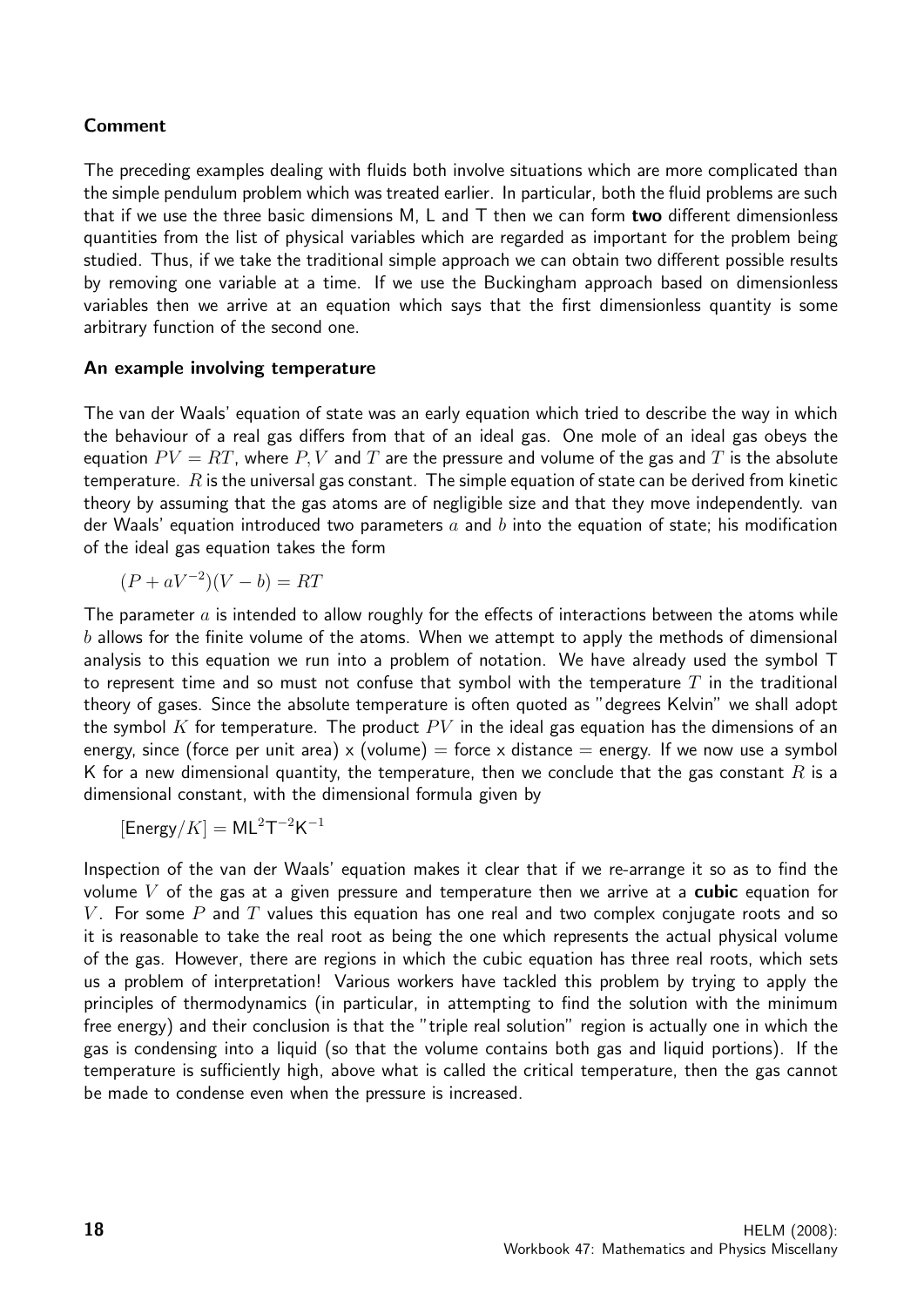



#### **Example 8**

Work out the dimensional formulae for the parameters  $a$  and  $b$  in the van der Waals' equation and then find a possible equation which gives the critical temperature of the gas in terms of  $a, b$  and  $R$ .

#### Solution

In van der Waals' equation  $(P + aV^{-2})(V - b) = RT$  the term  $aV^{-2}$  is in the bracket with the pressure  $P$  and so must itself have the dimensions of a pressure i.e. a force per unit area. Thus we conclude that  $a$  has the dimensions of

[force]  $\times$  [squared volume]/[area], which gives the result

 $(MLT^{-2}) \times L^6/L^2 = ML^5T^{-2}$ 

 $b$  clearly has the dimensions  $\mathsf{L}^3$  of a volume. We have already obtained the dimensions of  $R$  in our previous discussion and so we try the following expression for the critical temperature:

 $K = a^A b^B R^C$ 

The dimensional equation corresponding to our proposed equation is

 $\mathsf{K} = (\mathsf{M}\mathsf{L}^5\mathsf{T}^{-2})^A(\mathsf{L}^3)^B(\mathsf{M}\mathsf{L}^2\mathsf{T}^{-2}K^{-1})^C$ 

This gives four linear equations

$$
(\mathsf{M}) \qquad 0 = A + C
$$

$$
(L) \qquad 0 = 5A + 3B + 2C
$$

 $(T)$  0 =  $-2A - 2C$  (this is the same as the M equation)

$$
(\mathsf{K}) \qquad 1 = -C
$$

There thus turn out to be only three independent equations and these have the solution

 $A = 1, B = -1, C = -1.$ 

Thus we conclude that the critical temperature should be a constant times  $a/(bR)$ , as is concluded by the detailed theory, which gives the value  $8/27$  for the constant. The critical temperature turns out to be the temperature associated with the special  $P-V$  trajectory along which the cubic equation for  $V$  has a triple real root at one point, which is called the triple point.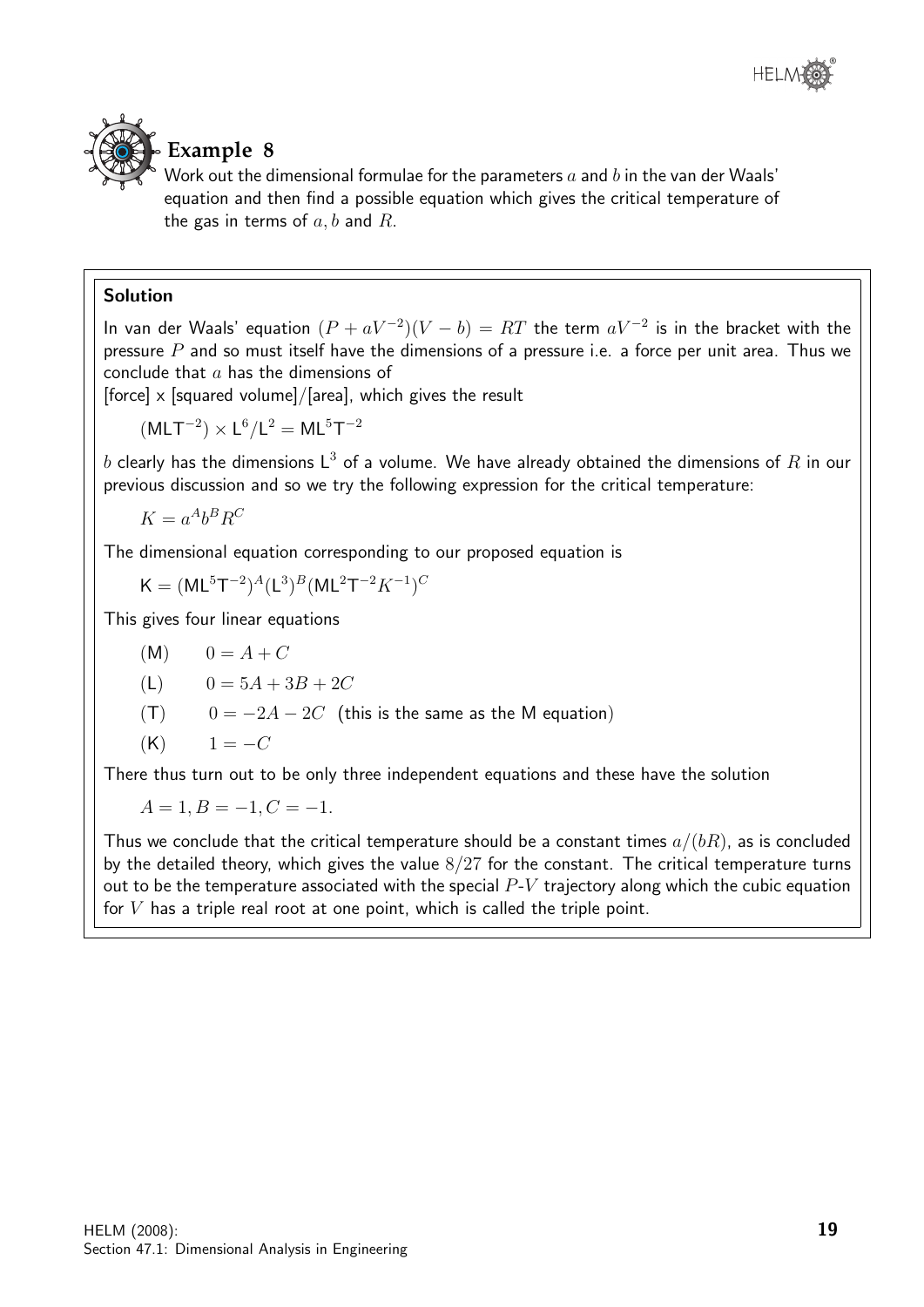### **6. Water flowing in a pipe**

#### Introduction

One way of measuring the flow rate of water in a pipe is to measure the pressure drop across a circular plate, containing an orifice (hole) of known dimensions at its centre, when the plate is placed across the pipe. The resulting device is known as an orifice plate flow meter. The theory of fluid mechanics predicts that the volumetric flow rate,  $Q$  (m<sup>3</sup> s<sup>-1</sup>), is given by

$$
Q = C_d A_o \sqrt{\frac{2g\Delta h}{1 - A_o^2/A_p^2}}
$$

where  $\Delta h$  (m) is the pressure drop (i.e. the difference in 'head' of water across the orifice plate)  $A_0$  $(\mathsf{m}^2)$  and  $A_p$   $(\mathsf{m}^2)$  are the areas of the orifice and the pipe respectively,  $g$  is the acceleration due to gravity (m s $^{-2})$  and  $C_d$  is a discharge coefficient that depends on viscosity and the flow conditions.

#### Problem in words

- (a) Show that  $C_d$  is dimensionless.
- (b) Rearrange the equation to solve for the area of the orifice,  $A_{\alpha}$ , in terms of the other variables.
- (c) Calculate the orifice diameter required if the head difference across the orifice plate is to be 200 mm when a volumetric flow rate of 100 cm<sup>3</sup> s<sup>-1</sup> passes through a pipe with 10 cm inside diameter. Assume a discharge coefficient of 0.6 and take  $g=9.81$  m s $^{-2}.$

#### Mathematical analysis

(a) The procedure for checking dimensions is to replace every quantity by its dimensions (expressed in terms of length L, time T and mass M) and then equate the powers of the dimensions on either side of the equation.  $Q$ , the volume flow rate has dimensions  $m<sup>3</sup>$ s $^{-1}$  which can be written  $\mathsf{L}^3 \mathsf{T}^{-1}.$  Areas  $A_o$  and  $A_p$  have dimensions of m $^2$  which can be written L $^2$ .  $g$  has dimensions m s $^{-2}$  which can be written L  $\mathsf{T}^{-2}$ . None of these involve the mass dimension. Consider the square root on the right-hand side of the equation. First look at the denominator. Since areas  $A_o$  and  $A_p$  have the same dimensions,  $A_o^2/A_p^2$ is dimensionless. The number 1 is dimensionless, so the denominator is dimensionless. Now consider the numerator. The product  $g\Delta h$  has dimensions  $LT^{-2}L = L^{2}T^{-2}$  . This means that the square root has dimensions  $\mathsf{LT}^{-1}.$  After multiplying by an area  $(A_o)$  the dimensions are  $\mathsf{L}^3\mathsf{T}^{-1}.$  These are the dimensions of  $Q.$  So the factors other than  $C_d$  on the right-hand side of the equation together have the same dimensions as  $Q$ . This means that  $C_d$  must be dimensionless.

(b) Starting from the given equation  $Q$ 

$$
Q = C_d A_o \sqrt{\frac{2g\Delta h}{1 - A_o^2/A_p^2}}
$$

Square both sides:  $^2 = C_d^2 A_o^2$  $2g\Delta h$  $1 - A_o^2/A_p^2$ Now multiply through by  $1 - A_o^2 / A_p^2$ .  $Q^2 (1 - A_o^2 / A_p^2) = 2 g \Delta h C_d^2 A_o^2$ Collect together terms in  $A_o^2$ :  $Q^2 = A_o^2(2g\Delta\hbar C_d^2 + Q^2/A_p^2)$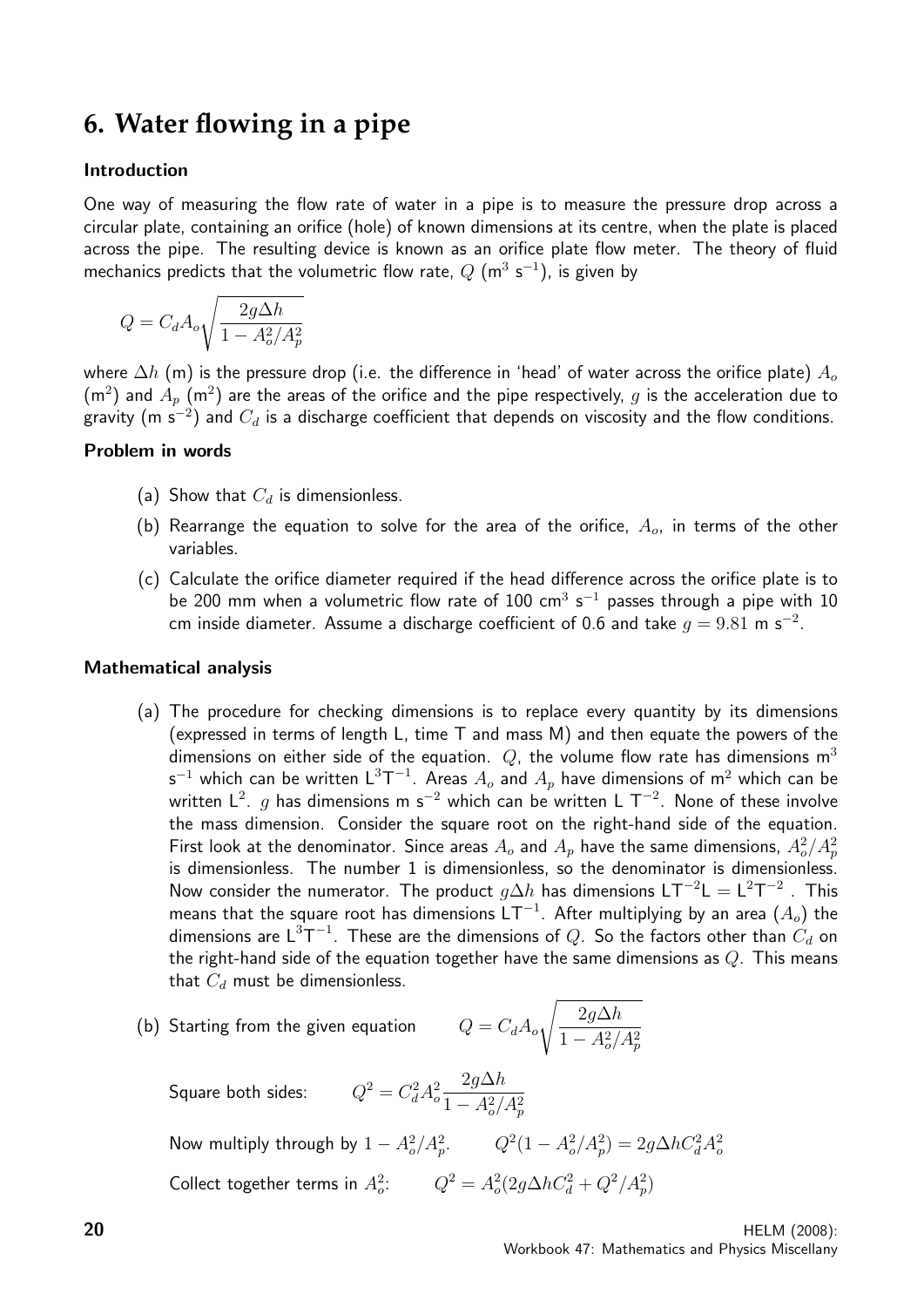Divide through by the bracketed term on the right-hand side of this equation and square root both sides:

$$
A_o = \frac{Q}{\sqrt{2g\Delta hC_d^2 + Q^2/A_p^2}}
$$

(c) Substitute  $\Delta h = 0.2$ ,  $A_p = 0.1$ ,  $g = 9.81$ ,  $Q = 10^{-3}$  and  $C_d = 0.6$  in the above to give  $A_o = 1.189 \times 10^{-3}$ . The required orifice area is about  $1.2 \times 10^{-3}$  m $^2$ .

## **7. Temperature as a dimensional variable**

In Example 8 we introduced temperature as a new independent dimensional variable. The universal gas constant  $R$  will then acquire the dimensions of  $\frac{[PV]}{[H^2]}$  $[K]$ = [Energy]  $[K]$  $= M L<sup>2</sup> T<sup>-2</sup> K<sup>-1</sup>$ , and other quantities in thermodynamic theory will acquire corresponding dimensional formulae.

Temperature is one of the fundamental entities on the International Units System, along with mass, length and time, which have played the major role in the examples which we have discussed. The standard symbol  $\theta$  is often used for temperature, although we used K, since  $\theta$  had been used to denote an angle in several examples. Example 4 involved a combination of electrostatics and dynamics and for the particular calculation treated it was sufficient to describe the electrical charge  $Q$  in terms of M, L and T. However, the International Units System has electrical current I as a basic dimensional quantity, so that charge  $Q$  becomes current times time, i.e. with dimensions IT. The potential difference between two points, being energy (i.e. work done) per unit charge would have dimensions given by ML $^2$  T $^{-2}$  (IT) $^{-1} =$  ML $^2$  I $^{-1}$  T $^{-3}$ , whereas in the approach used in our Example 4 it would have the dimensions M $^\frac12$  L $^\frac12$  T $^{-1}$ , since current would have had the dimensions M $^\frac12$  L $^\frac32$  T $^{-2}$ . It is clear that in the (MLTI) system the resulting expressions are simpler than they would be if we attempted to do every calculation by reducing everything to the (MLT) system.

One basic difference between the approach of Example 4 and that which is adopted in Electrical Engineering (with I as a fundamental dimension) arises from the equation for the law of force between two charges. We took the force to be equal to a constant times the product of the two charges divided by the distance squared, whereas in modern approaches to electromagnetic theory our "constant" is taken to be a dimensional quantity (the reciprocal of the permittivity of free space).

Historically, the need for a set of dimensional quantities and a set of units which were jointly appropriate for both electrical and magnetic phenomena became more obvious with the publication of Maxwell's equations and the discovery of electromagnetic waves, in which the electrical and magnetic fields propagate together. This topic is too lengthy to be treated here but is discussed in detail in some of the works cited in subsection 8.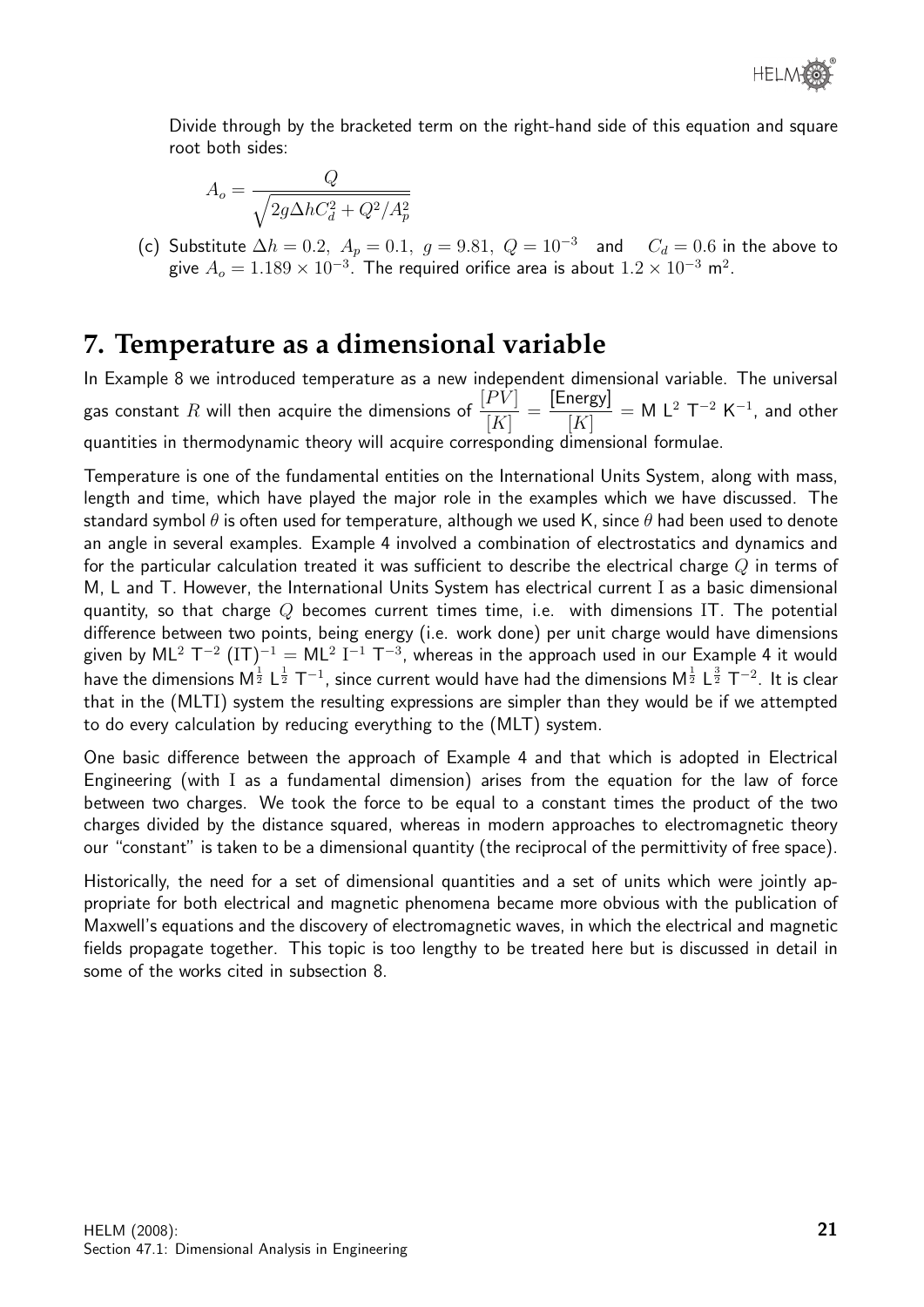## **8. Some useful references**

Nowadays there are many articles, books and web pages which deal with dimensional analysis and its applications.

#### 8.1 Three Classic Books

- (1) The book Dimensional Analysis by P.W. Bridgman is regarded as probably the most careful study of the power (and of the limitations) of dimensional analysis. It gives many applications but also stresses the importance of starting from a detailed knowledge of the governing equation of motion (often a differential equation) for a system in order to be able to make an intelligent choice of the variables which should appear in any expression which is to be analysed using dimensional analysis.
- (2) The book Hydrodynamics by G. Birkhoff adopts a similar critical approach but deals specifically with problems involving fluid flow (where dimensionless quantities such as the Reynold's number play a role). Birkhoff uses some concepts from group theory in his discussion and gives the name "inspectional analysis" to the total investigative approach which combines dimensional analysis with other mathematical techniques and with physical insight in order to study a physical system.
- (3) The book Method of Dimensions by A.W. Porter contains many examples from mechanics, thermodynamics and fluid theory, with discussion of both the power and the limitations of dimensional analysis.

Book (1) was published by Yale University press, (2) by Oxford University Press (in Britain) and (3) by Methuen. There should be a copy in most university libraries.

#### 8.2 Some journal articles

The American journal of Physics has published several detailed explanations of the use of dimensional analysis together with particular examples. Here are a few:

- Volume 51, (1983) pages 137 to 140 by W.J. Remillard. Applying Dimensional Analysis.
- Volume 53, (1985) pages 549 to 552 by J.M. Supplee. Systems of equations versus extended reference sets in dimensional analysis. (This mentions the possibility of using separate  $L<sub>x</sub>$  and  $L<sub>y</sub>$  dimensions to replace the single L dimension for some special cases when the problem involves motion in two dimensions.)
- Volume 72, (2004) pages 534 to 537 by C.F. Bohren. *Dimensional analysis, falling bodies and* the fine art of not solving differential equations. (This gives a lengthy study of the theory of a body falling in the Earth's gravitational field, gradually introducing the effects of the Earth's finite radius, the Earth's rotation and the presence of air resistance.)
- Volume 71, (2003) pages 437 to 447 by J.F. Pryce. Dimensional analysis of models and data sets. (This article deals with the simple pendulum, with air resistance being discussed and with the example being used to illustrate general ideas about modelling and about the use of dimensionless variables.)

#### 8.3 Web Sites

The site www.pigroup.de connects with a research group at the University of Stuttgart which uses dimensional analysis in various engineering applications. The site gives a list of the published work of the group.